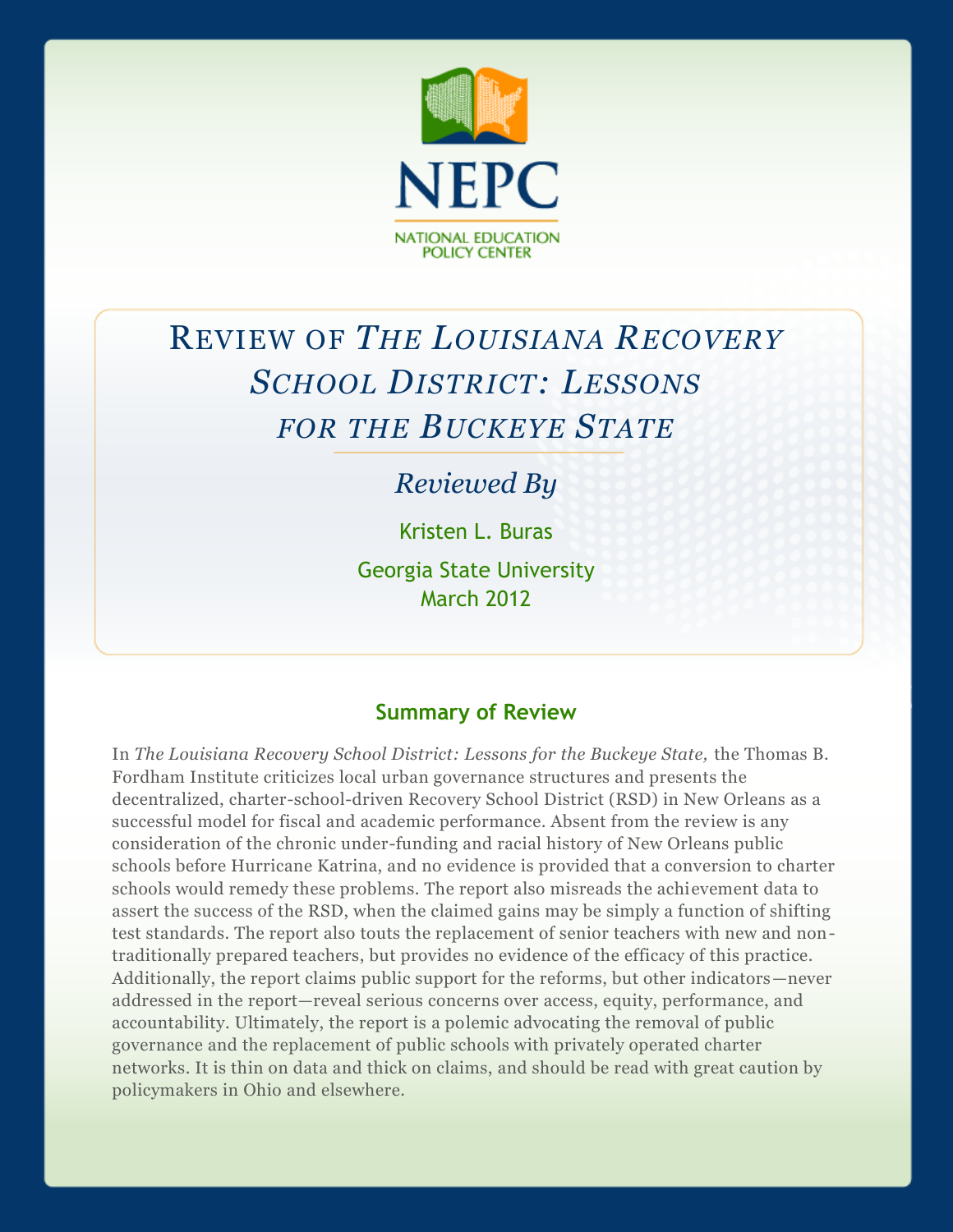*Project Director* **William Mathis**

**Kevin Welner**

*Managing Director*

## **Erik Gunn**

*Managing Editor*

#### **National Education Policy Center**

**School of Education, University of Colorado Boulder, CO 80309-0249 Telephone: (802) 383-0058**

**Email: NEPC@colorado.edu http://nepc.colorado.edu**

**Publishing Director: Alex Molnar**



This is one of a series of Think Twice think tank reviews made possible in part by funding from the Great Lakes Center for Education Research and Practice. It is also available at http://greatlakescenter.org.

*This material is provided free of cost to NEPC's readers, who may make non-commercial use of the material as long as NEPC and its author(s) are credited as the source. For inquiries about commercial use, please contact NEPC at nepc@colorado.edu.*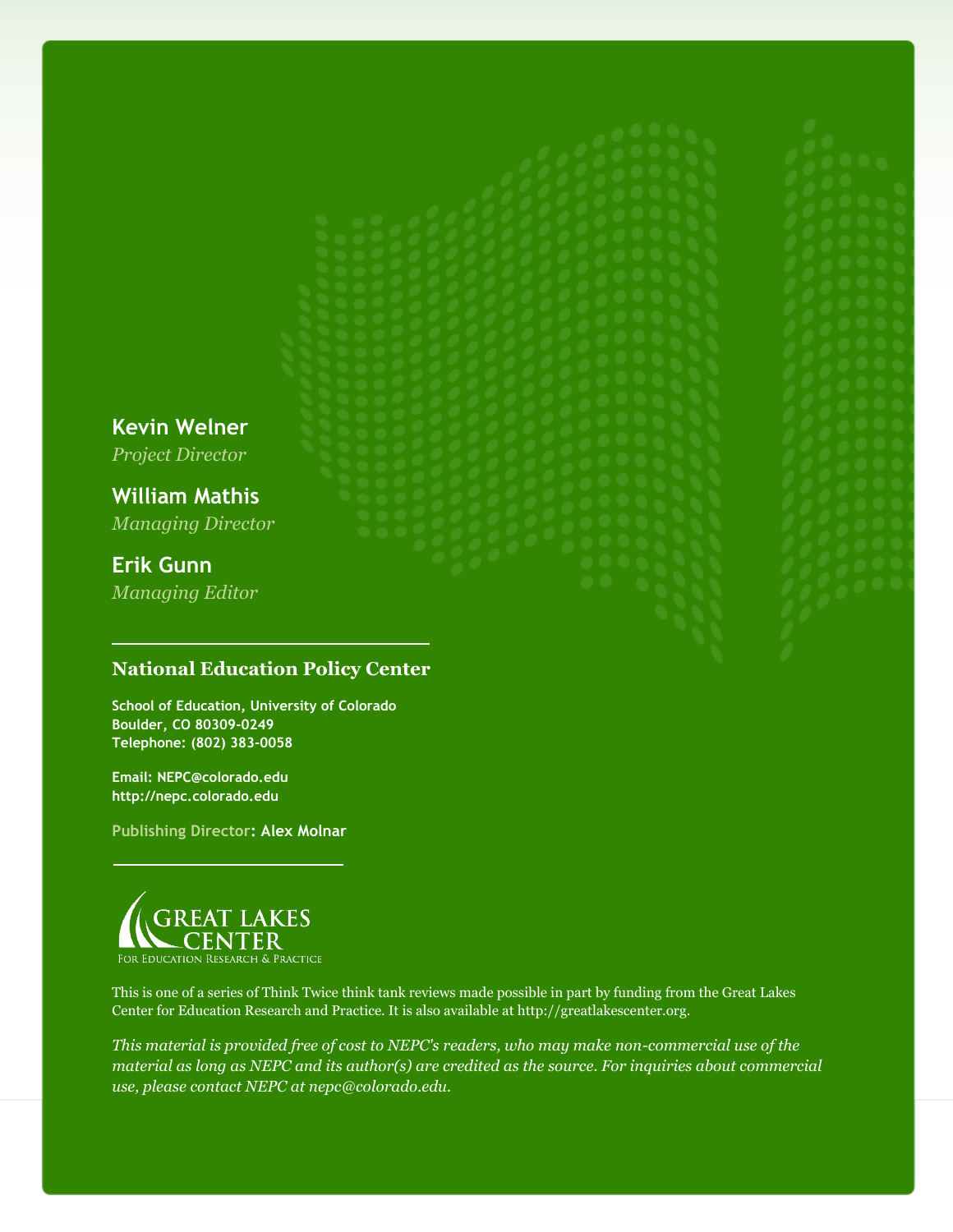## REVIEW OF

## *THE LOUISIANA RECOVERY SCHOOL DISTRICT: LESSONS FOR THE BUCKEYE STATE*

*Kristen L. Buras, Georgia State University*

#### **I. Introduction**

The problems plaguing urban schools across the nation—low student achievement, teacher burnout, inadequate supplies, books, and technology, crumbling physical infrastructure, and financial distress—are the subject of intense debate among policymakers. Authored by Nelson Smith, a report issued by the Thomas B. Fordham Institute, titled *The Louisiana Recovery School District: Lessons for the Buckeye State*, offers an account of why urban school districts are struggling and presents charter schools as a solution to Ohio's perceived problems.<sup>1</sup>

The report asserts that centralized management of public schools by local government is responsible for the economic and academic challenges faced by urban districts. <sup>2</sup> In New Orleans, the vacuum created by Hurricane Katrina in 2005 provided charter-oriented policymakers with an unprecedented opportunity to restructure a large school district while addressing dismal student performance and its \$30 million deficit.<sup>3</sup>

New Orleans is on track to become the nation's first all-charter school district. Prior to August 2005, the locally elected Orleans Parish School Board (OPSB) operated 128 public schools in New Orleans. After August 2005, the state-run Recovery School District (RSD) assumed control of 107 of the schools and converted the majority of them to charter schools, while only a handful remained under local governance through OPSB. Thus, by 2009-2010 51 of 88 schools enrolling 61% of students were charter schools, with more than 30 different providers in two different school districts—the RSD in New Orleans governed by the state's Board of Elementary and Secondary Education (BESE), and New Orleans Public Schools governed by OPSB.<sup>4</sup> While a small number of traditional, state-run schools remained in both districts, the operation of charter schools by education entrepreneurs took precedence.<sup>5</sup> A comprehensive program of alternative teacher recruitment was also undertaken.<sup>6</sup>

The Fordham report provides background on why urban schools, especially the ones in New Orleans, are faltering, and suggests that the RSD is a model Ohio should emulate.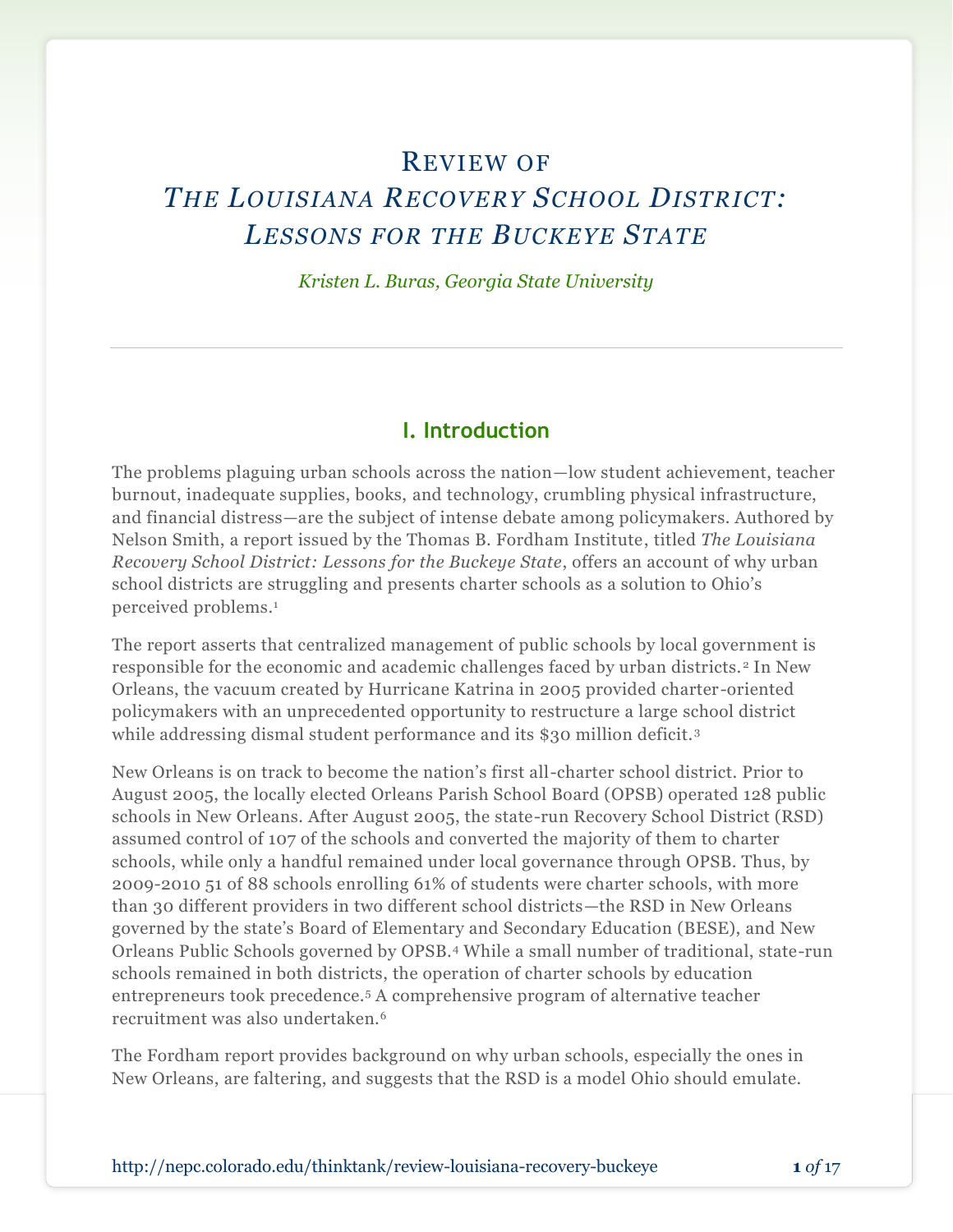### **II. Findings and Conclusions of the Report**

The report's foreword provides an overview of the report's findings and conclusions. It notes that Ohio public schools are overseen by "an elected group of civic-minded leaders . . . with the help of expert professionals" (p. 2). Regarding this arrangement, it issues this warning:

This system of local control may have worked well in a lot of communities around the U.S. and across the Buckeye State during much of the 20th century, but in recent decades some major urban school districts have fallen into fiscal and academic disaster with elected school boards in charge. . . .

It is hard to revitalize gravely ill schools, however, without tackling the governance arrangements that led them—or at least enabled them—to fall in the first place (p. 2).

From the outset, the report suggests that failed systems of management and governance locally elected school boards and teachers unions—are responsible for many of the problems that plague urban school districts.

The foreword hails Louisiana's RSD as a bold alternative that has accomplished "significant gains in student achievement and consequential impacts on district-level standards and governance" (p. 3).

In New Orleans, where the vast majority of schools are now privately managed charter schools, the report finds that results have been "very positive" in improving student performance (p. 7). Moreover, according to the report, a decentralized governance structure has enabled school officials to promote change, including teacher and schoolleader recruitment that relies on non-governmental entities to provide staffing and backoffice functions (p. 12). This reform has prospered for five years due to "its success in creating new opportunities for students, schools, and communities" (p. 14).

Ultimately, the report concludes that Ohio's policymakers have a great deal to learn from the RSD, including the importance of:

- insulating schools from the "business as usual" climate of the state, which ideally should act as a "portfolio manager" providing oversight and accountability for autonomous schools rather than direct management;
- attracting "mission-driven entrepreneurs" to staff school turnarounds and run charter networks by "freeing" them from the restraints of traditional school governance;
- finding "legislative champions" to advance reform and a "charismatic insurgent" to provide vision and lead the recovery district; and
- remembering "how it looks to the customer" in order to defuse parent and community criticisms that decentralized arrangements create confusion or, worse, allow inequities to persist (pp. 16-18).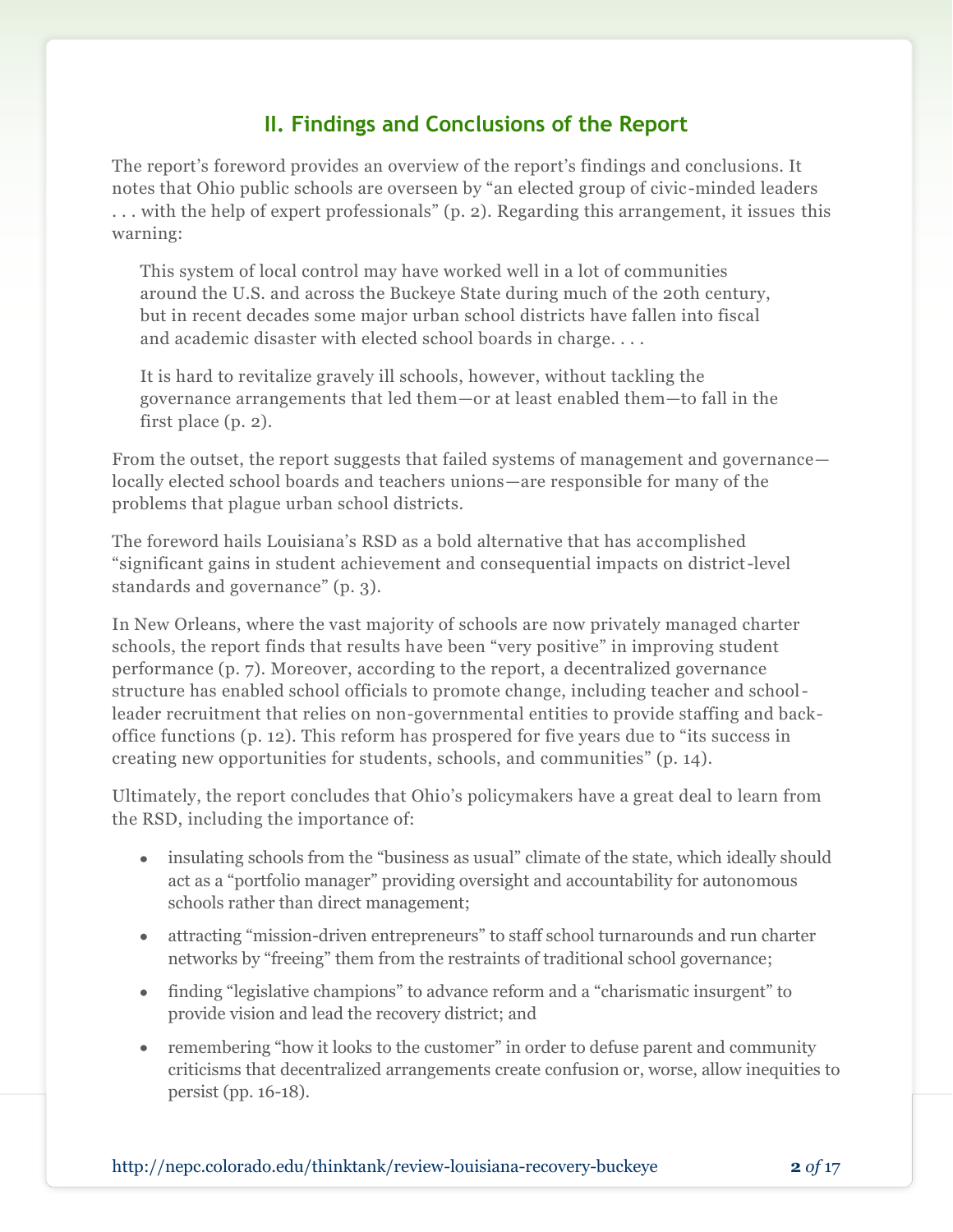### **III. The Report's Rationale for Its Findings and Conclusions**

Aside from criticizing local school governance and its purported tendency to micromanage and serve special interests at the expense of fiscal and academic stability, the report fails to offer a detailed rationale for its findings and conclusions. Its advocacy of a decentralized, charter-driven school model, such as the RSD, is based on an assumed superiority of this approach. A coherent argument in support of that superiority is not elaborated, much less empirically justified through research data.

For example, the report states that prior to 2005, New Orleans had become "a poster child for dysfunction and corruption." On high school exit exams nearly all students fell below

## *The data sources that informed the report are relatively narrow and are accepted without adequate scrutiny.*

basic proficiency, and just before Katrina an FBI investigation resulted in the arrest of 11 school-system employees (p. 4). Consideration of historical antecedents, which might provide a more accurate yet complex picture of New Orleans' low test scores, is absent (see discussion below). Nevertheless, the report reasons that decentralized governance, which enables a variety of school and personnel providers to flourish, is a panacea.

New school district leaders are praised for their positive influence. The attribute that sets apart traditional leaders from new leaders is that new leaders advocate charter schools (p. 10). The following equation is implicitly established: leadership *equals* charter reform *equals* improvement. Charter school reform is presented as simply better than what came before.

The RSD's human capital strategy is likewise praised without cause. With the changes enabled by Katrina, state leaders felt "set free" because the teacher union "was essentially out of commission" (p. 14). In turn, a "non-governmental approach to support and services, particularly in the personnel area," is portrayed as ideal (p. 13). A "blend" of native-born veteran teachers and young teachers recruited through Teach for America is assumed to produce the desired results (p. 12). Little is said about how shifting the balance toward more new, inexperienced teachers from outside of the city will overcome challenges in the district.

Perhaps the only discernable rationale offered for the report's endorsement of the RSD is higher test scores. As discussed below, however, the supposedly enhanced performance of the newly reformed system is questionable when one considers actual test score data as well as the shifting standards of school "success" and "failure" used by the state legislature.

Charter schools and alternative teacher recruitment are presented as established common sense. Interestingly, the report's conclusions do not include a description of improved school performance in the RSD. Rather, conclusions consist of "lessons" on how to implement the model, which the report claims has constituted progress.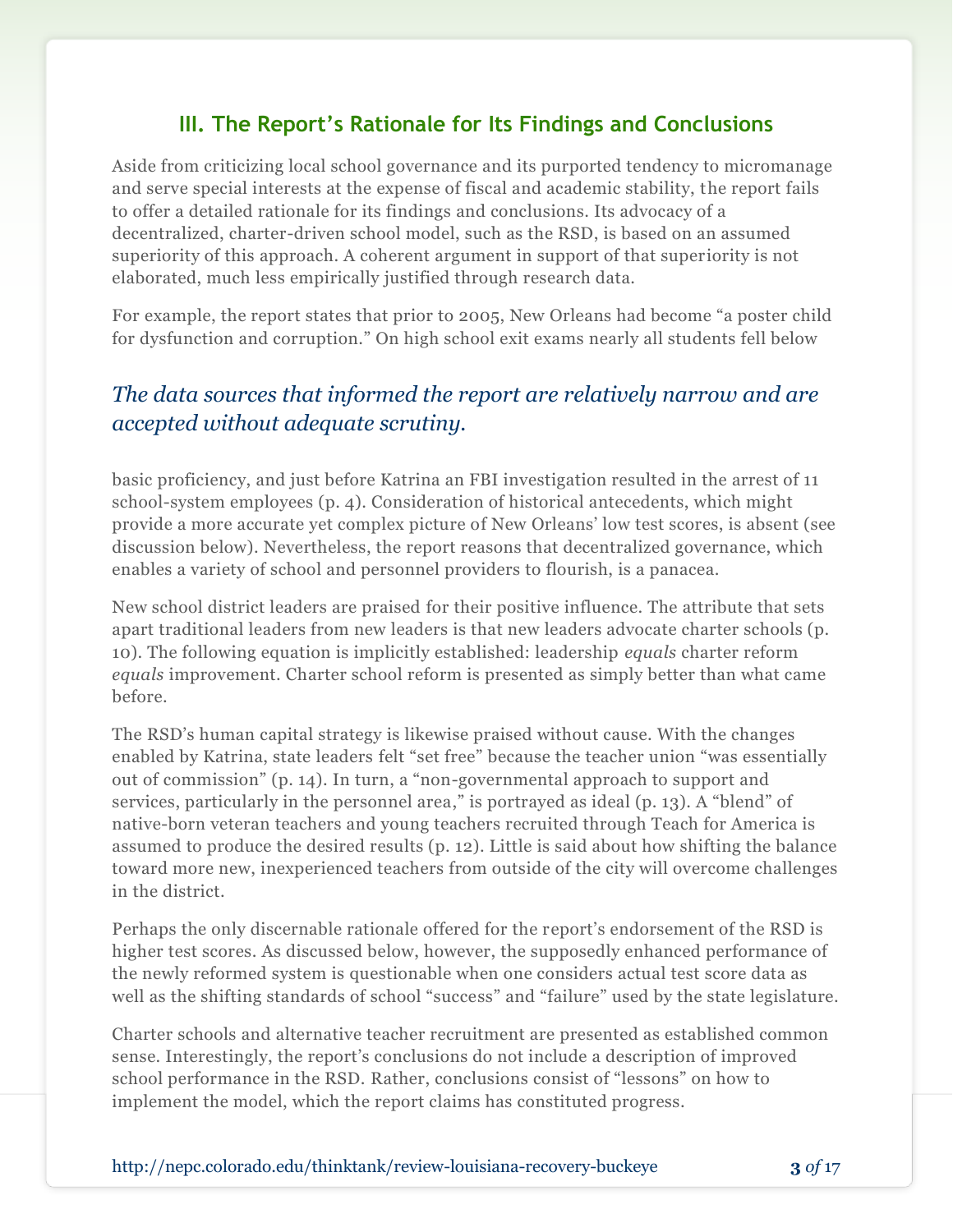### **IV. The Report's Use of Research Literature**

Since the report critiques the lack of accountability exhibited by New Orleans public schools before 2005, one would expect it to offer detailed analysis of data demonstrating how charter schools in the RSD have improved their financial management and produced better test results. Instead, the success of such reforms is simply asserted rather than established. This is a troubling omission since adequate data and studies are available that address these points in general and for the RSD in particular. <sup>7</sup>

The data sources that informed the report are relatively narrow and are accepted without adequate scrutiny. For example, bullet points from a performance summary provided by the Louisiana legislative auditor are reproduced in the report and lauded as "very positive" evidence of success,<sup>8</sup> though it later notes that "absolute levels of performance for RSD schools are not yet where they should be" (p. 7). This does not alter the report's "very positive" assessment of the legislative auditor's finding that by 2010, 60.3% of RSD schools had exited "Academically Unacceptable" status. Significantly, Appendix E in the legislative audit, which is not discussed in the Fordham report, shows that all but 10 schools in the RSD in New Orleans—whether state-run or charter—have a "School Performance Score" (SPS) below 75, the level at which roughly 54% of students are still below grade level. Thus more than half of the students in nearly all of the RSD schools in New Orleans *remain* below grade level, despite the implemented reforms.

Reports by the Cowen Institute for Public Education Initiatives are also used uncritically.<sup>9</sup> Not without significance, the Cowen Institute is a self-described "action-oriented think tank" supported by Tulane University and is an outgrowth of the Bring New Orleans Back Commission that urged the formation of an all-charter school district.<sup>10</sup> The Fordham report acknowledges that the Cowen Institute "now directs policy for the RSD," (p. 12) yet this does not lead the report to analyze numerous available and independent data sources.

The report cites material from partisan websites. For example, it relies on the charterschool-incubator New Schools for New Orleans' "Brief Overview of Public Education in New Orleans, 1995-2009" to provide background on why the RSD was created. <sup>11</sup> By relying on this source, it ignores comprehensive and more complex accounts of why student performance has faltered historically and why it continues to falter, including the history of racial segregation, massive resistance to desegregation, white flight, and ongoing state disinvestment in public schools attended by black students in New Orleans.<sup>12</sup>

The report also cites a blog produced by Leslie Jacobs and her organization Educate Now, which supports the decentralization of public education.<sup>13</sup> Jacobs was a lead advocate of the RSD's establishment and is a charter school proponent, a Teach for America donor, and a wealthy member of New Orleans' business elite. Jacobs' perspective represents only one stance on the issues and is not based on expertise in the field of education.

Other sources include writings from the online journal *Education Next*, published by the Hoover Institution, with co-sponsorship from Fordham and from Harvard's Program on Education Policy and Governance, as well as reports from the National Alliance for Public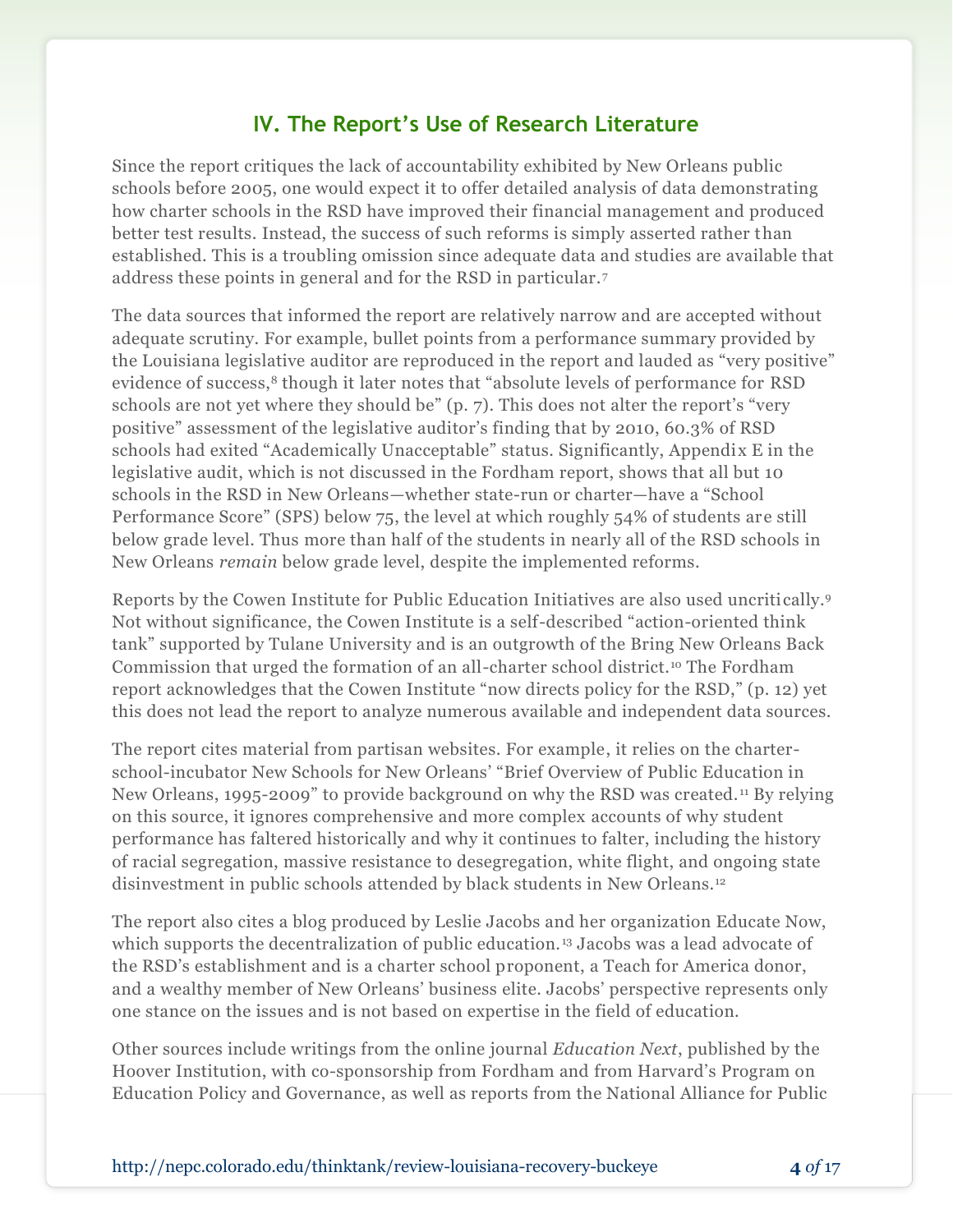Charter Schools, whose founding president is the report's author.<sup>14</sup> Wikipedia's page on "United Teachers of New Orleans" is used to discuss the history of the city's teacher union and the elimination of collective bargaining after 2005. <sup>15</sup>

All in all, the sources cited are selectively biased toward those with vested interests in current reforms. Few of these sources rely on scholarly analyses or research literature on the reforms instituted in New Orleans—sources that might have challenged some of the report's findings and conclusions.<sup>16</sup>

## **V. Review of the Report's Methods**

The report's acknowledgements section lists those who agreed to be interviewed. A limited number of interviews were conducted with advocates of current reforms, including the heads of ReNEW charter school network; Leslie Jacobs; the chief strategy officer for New Schools for New Orleans; the president of the National Association of Charter School Authorizers, which contracted with the state of Louisiana to oversee the RSD's charter school application and evaluation process; and John White, RSD superintendent at the time of the report's writing. This small sample of interviewees does not appear to be representative of school reform stakeholders.

An interview methodology that included a wider array of stakeholders, such as students, parents, teachers, administrators, and community members, would have generated a more textured and more critical understanding of education reform in New Orleans (see below). An inexcusable omission is the failure to include accounts from local newspapers that document the well-publicized concerns and conflicts emanating from school reform in New Orleans. For example, the New Orleans *Times-Picayune*, a general proponent of the current reforms, ran a series of articles on the struggles of black working-class families attempting to navigate school choice and the frustrations and inequities that resulted. <sup>17</sup> The Fordham report neglects these issues.

The report's methods appear intended to portray the RSD only in a positive light.

## **VI. Review of the Validity of the Findings and Conclusions**

A number of concerns surrounding the validity of the report's finding and conclusions have been noted thus far. The following section will use relevant research literature and scholarly analysis to examine the report's findings.

#### **The Mismatch Between the Problem and the Solution: Historical Neglect is not Resolved by the RSD Reforms**

The report opens with a section entitled, "Essential Background: Why was the RSD created?" But while it emphasizes that the "story begins well before the floods of 2005," it only charts the history of financial and academic distress in New Orleans public schools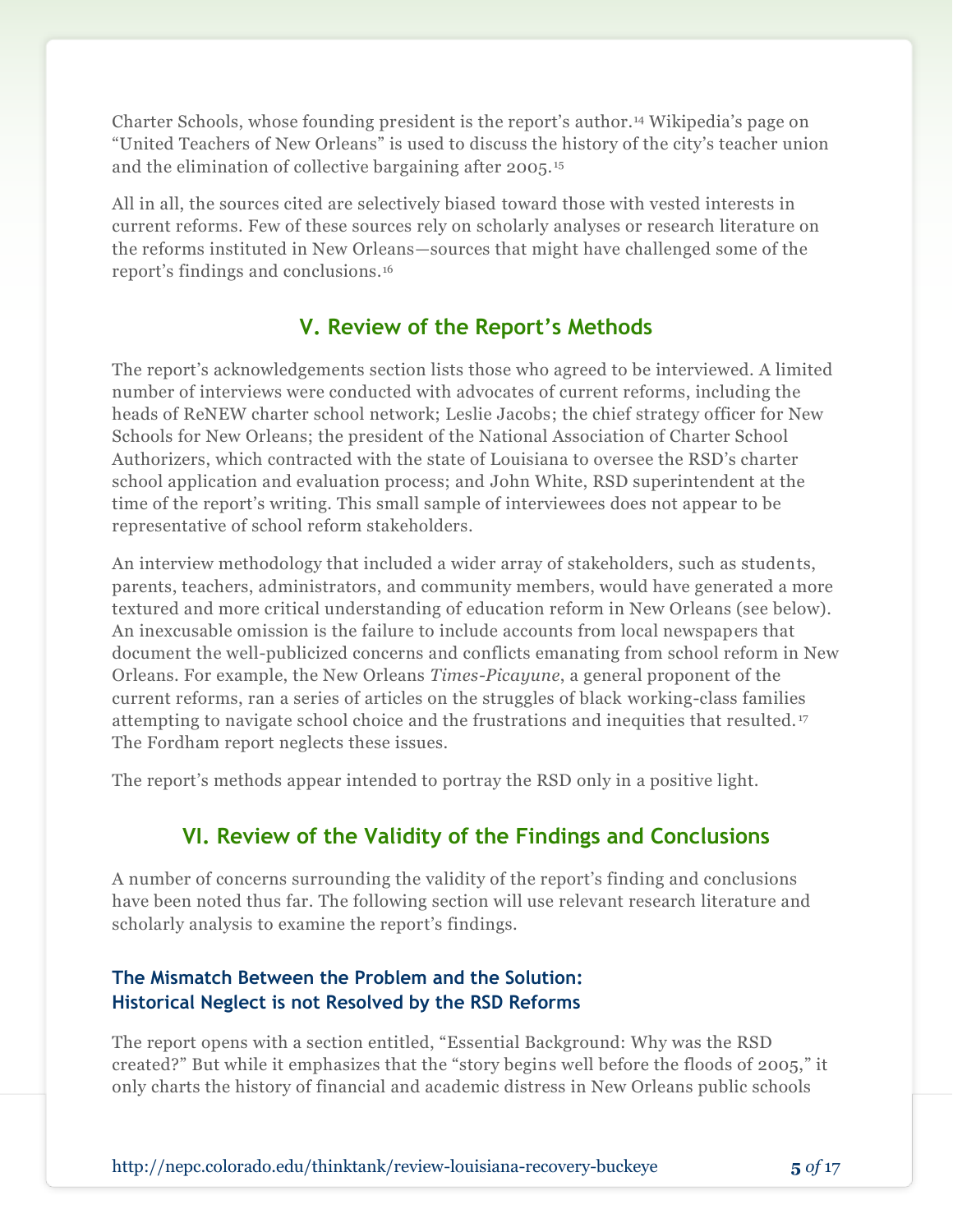from 1998 (p. 4). Based on this truncated account of "dysfunction" and "corruption," the report presumes that the state-run RSD is an appropriate solution.

A more extensive history of the city's public schools would have suggested more compelling explanations for the district's problems. For most of their history, public schools in New Orleans were not intended to support children of color or their black teachers; rather, the schools were considered the property of southern whites. The history of slavery, legal segregation, ongoing racism, and white flight from the city translated into strategic state neglect and disinvestment in African American education.<sup>18</sup>

Until 1917, the state of Louisiana did not provide a publicly funded high school education for black students in New Orleans, not even an unequally funded one. <sup>19</sup> In the late 1930s, a white teacher with ten years of experience and a B.A. degree received a yearly salary of \$2,200; a black teacher with the same training and experience only earned \$1,440. In addition, black teachers often had student loads 50 percent larger than their white counterparts.<sup>20</sup> *Brown v. Board of Education* in 1954 led to a mass flight of white students from the city's public schools. In 1960-61, there were approximately 53,000 black students and 38,000 white students in New Orleans Public Schools; by 1980-81, there were 72,000 and 13,000, respectively.<sup>21</sup> Despite shifting racial demographics, New Orleans Public Schools did not have its first black superintendent until 1985. 22

Throughout the 1990s, the district suffered ongoing financial crises. By 2005 the district had a \$30 million deficit. Failing to consider the role that historic and racially targeted neglect has played in producing these conditions and relying instead on narratives of mismanagement and corruption seems naïve, to say the least.<sup>23</sup>

#### **Is school performance in the RSD "very positive" or positively dismal?**

#### *Academic Performance*

The report relies on the state's School Performance Score (SPS), which is largely based on standardized test scores, to measure the impact of reforms on student achievement. The report describes "very positive findings" (p. 4) about the performance of RSD schools. However, using these scores to measure school performance is problematic on several fronts.

Although the report does not discuss the history of standardized testing in Louisiana, there is a long history of the state shifting its standards of educational "success" and "failure." For example, the Louisiana Educational Assessment Program (LEAP), which is used to determine SPS, was implemented in 1986.<sup>24</sup> When revised LEAP tests were administered in 1999, the new LEAP eighth grade tests were reportedly more difficult than the existing high school exit exam.<sup>25</sup>

Most recently, LEAP tests have been used to establish the "success" of the RSD. However, the shifting definition of academic "success" and "failure" suggests that the so-called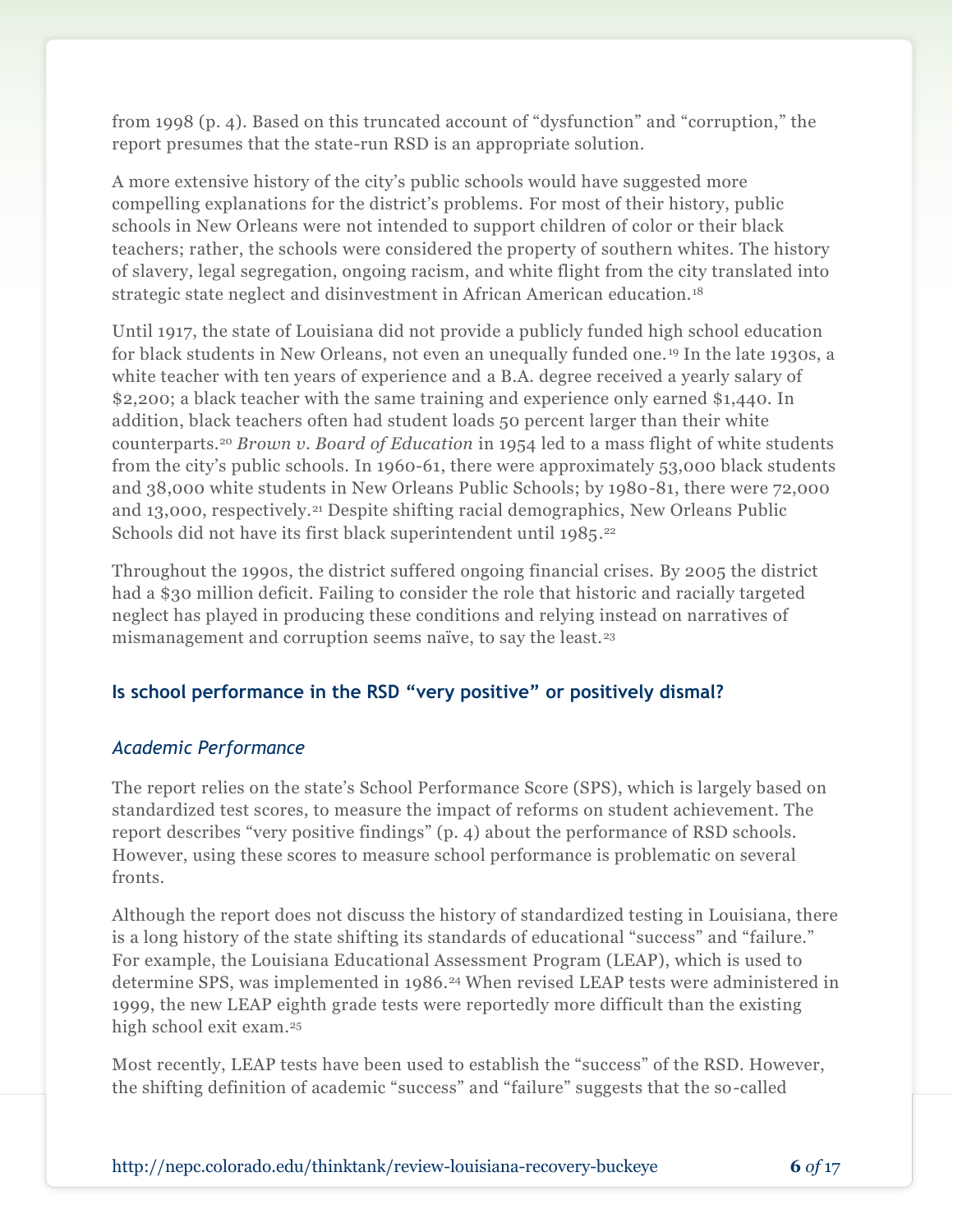successes may reflect a pattern of SPS cut-off changes rather than evidence of successful reform.

In November 2005, Act 35 redefined what was considered to be a failing school in Louisiana, raising the bar from an SPS cut-off of 60 to just below the state average of 87.4. Under this new standard, 107 of 128 public schools in New Orleans were now called "failing schools" and, thus, could be folded into the RSD, whereas only 13 schools could have been counted as "failing schools" before Act 35. <sup>26</sup> Under these terms, most of the public schools were taken over by the RSD and ultimately converted to charters. In 2009 the standard was shifted downward to SPS 75. In 2010—the year that conditions for transferring RSD schools back to the locally elected Orleans Parish School Board were to

## *State standards of "success" and "failure" were manipulated to justify converting public schools into charter schools, and then to justify keeping them as charter schools.*

be set by state board of education—a failing school was defined as having an SPS below 60; this enabled the RSD to justify control over a greater number of schools, which might lose their "autonomy" under local governance.<sup>27</sup> In 2011, the bar was set to SPS 65 and in 2012 was raised to SPS 75.<sup>28</sup> Under these terms, RSD schools would still be defined by a "successful" trajectory upward when compared to Act 35 standards.

In sum, state standards of "success" and "failure" were manipulated to justify converting public schools into charter schools, and then to justify keeping them as charter schools.

By the legal standard that was used to justify taking over "failing" schools in New Orleans, however, all but a handful of schools *continue to fail*; this includes state-run schools as well as charter schools in the RSD.<sup>29</sup> In fact, most schools in the RSD are failing based on the even lower standard of SPS 75. When this is brought to light the question clearly arises: Is the RSD model of reform actually generating academic success, as the report claims?

#### *Financial Performance*

In terms of financial performance, there is little evidence that the charter -intensive RSD is more efficient in its use of resources. In fact, the performance assessment issued by the Louisiana legislative auditor, which is cited in the Fordham report, found the following: "Overall, the Office of Parental Options (OPO) and RSD did not effectively monitor [its charter schools] in fiscal year 2010 and need to improve the process to annually collect, review, and/or evaluate [their] performance," including "student, financial, and legal/contractual performance."<sup>30</sup> The Fordham report does not mention these problems, even as it criticizes New Orleans public schools for mismanagement, corruption, and a lack of transparency.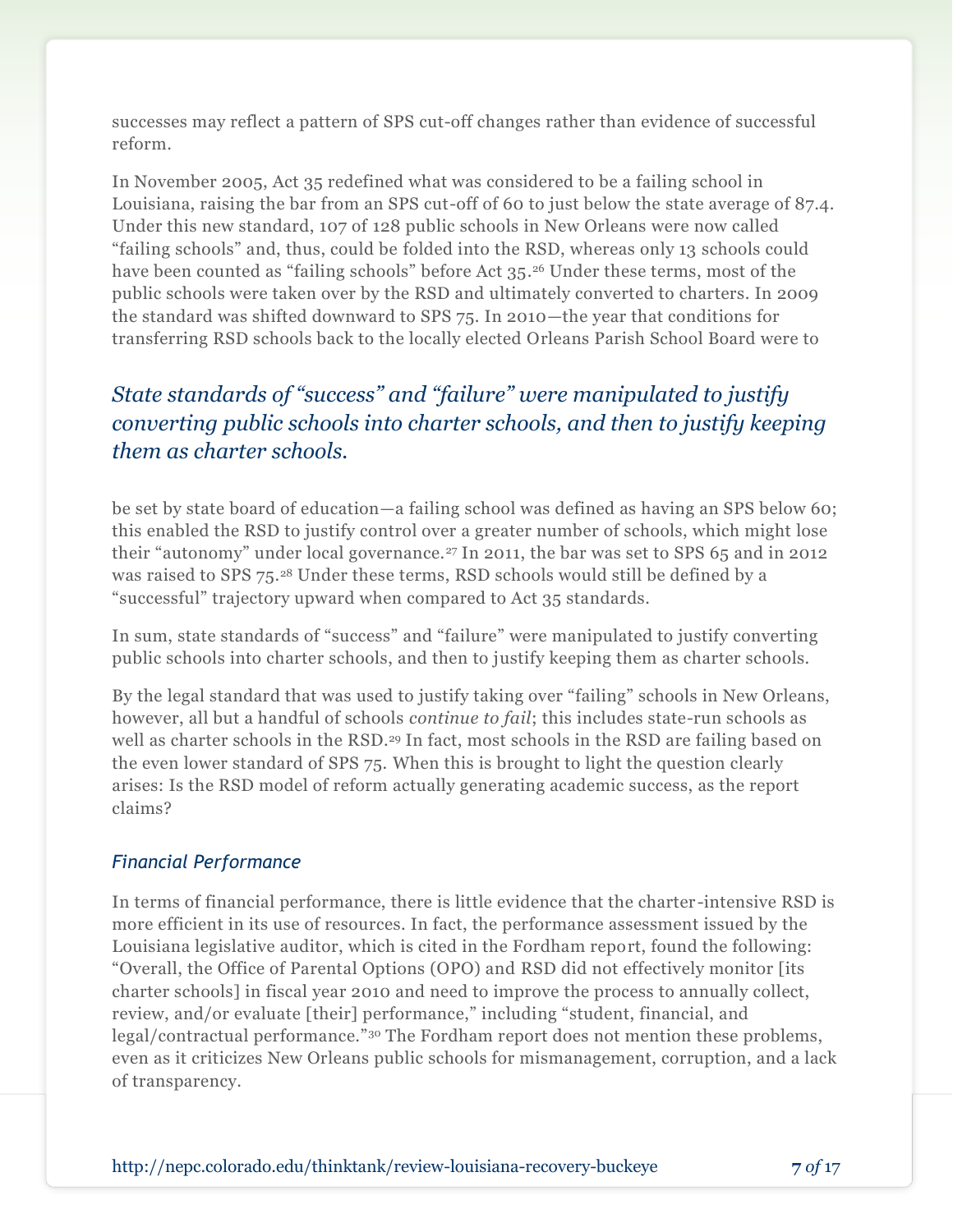This lack of transparency may account for the fact that Langston Hughes Academy, an RSD charter school in New Orleans, proved itself no better. Not long after the school opened, its business manager was investigated by the FBI and pled guilty to stealing \$675,000 from an annual budget of about \$6 million.<sup>31</sup> Despite the fact that the charter school model is premised on heightened public accountability, RSD's then-superintendent Paul Vallas promised only to do "sniff tests" at charter schools in collaboration with the Louisiana Association of Charter Schools.<sup>32</sup>

In light of the increase in private educational contracting associated with decentralized governance of RSD schools, one would expect the report to be more critical regarding potential malfeasance.<sup>33</sup> But the RSD's opacity is not examined in the report.

#### **Is the human-capital strategy of the RSD effective?**

The report praises the RSD's human-capital strategy, which enables a non-governmental approach to recruiting and hiring personnel, particularly teachers. The emergent "blend" of new and veteran teachers is presented as an ideal mix for academic success in the RSD. The proportion of new and veteran teachers, however, has important implications for student achievement, which are not discussed in the report.

The Southern Education Foundation reports:

In Recovery School District schools . . . 47 percent of all teachers were entering the classroom for the first time in 2007. . . . Experience does not assure excellence in teaching, but it is well-established that students are often illserved when most teachers in a school have little or no teaching experience. <sup>34</sup>

When veteran teachers were fired *en masse* in 2006 and the collective bargaining agreement was abrogated, the city became the site of one of the most comprehensive alternative teacher recruitment initiatives in the nation. TeachNOLA, a teacherrecruitment project organized by the RSD and New Schools for New Orleans, adopted a "no experience necessary" posture for hiring.<sup>35</sup> Before 2005 only 10% of the city's teachers were in their first or second year of teaching; in 2008, 33% were.<sup>36</sup> More specifically, in 2007-2008 60% of teachers in state-run RSD schools had one year of experience or less (only 1% had 25 or more years). By contrast, 4% of teachers in state-run schools under Orleans Parish School Board had one year or less (48% had 25 years or more). RSD charters also had a higher percentage of inexperienced teachers than did charters under Orleans Parish School Board (41% had 0-3 years of experience versus 29%, respectively).<sup>37</sup>

While hailed by the report as progressive, the RSD's human-capital strategy presents some very real concerns. The National Academy of Education issued an education policy white paper on "Teacher Quality" in 2008 reporting that the empirical evidence on the knowledge and performance of teachers recruited through alternative certification programs is mixed at best. Even more notably, a number of these programs have substantially higher attrition rates, meaning that those recruited do not remain in the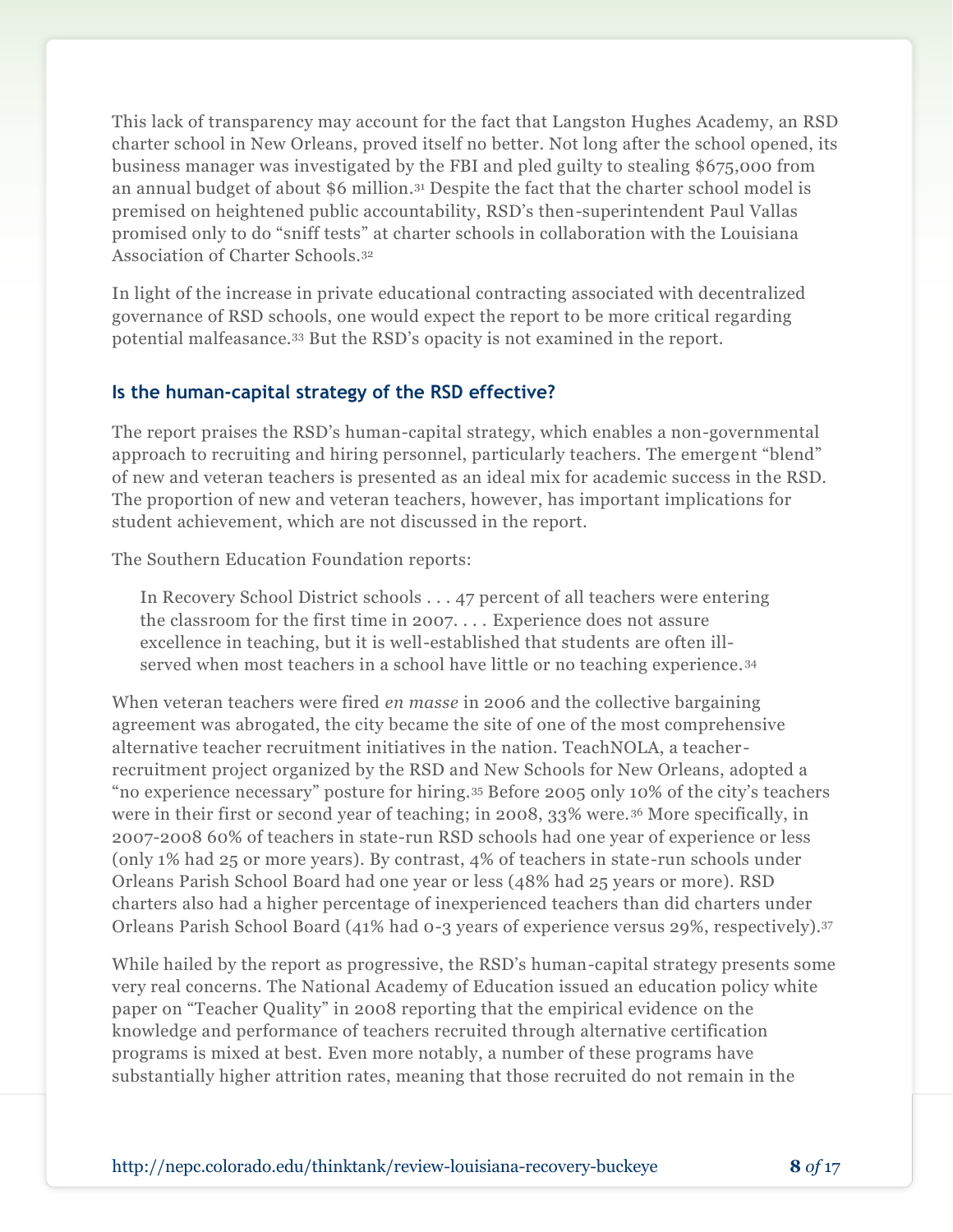teaching profession.<sup>38</sup> In the case of Teach for America, students are grossly underprepared.<sup>39</sup>

Vallas had touted non-unionized charter schools when he was RSD superintendent, announcing: "I don't want the majority of my teaching staff to work for more than 10 years. The cost of sustaining those individuals [with healthcare and retirement] becomes so enormous."<sup>40</sup> Such statements reveal that the human-capital strategy endorsed in the report may have more to do with cost savings than with improving student achievement.

#### **Is there "sustained support" for the RSD?**

According to the report, the RSD has enjoyed "sustained support" in New Orleans due to "its success in creating new opportunities for students, schools, and communities" (p. 14). Yet the report's own conclusions betray a more complex reality, alluding to the need for policymakers to "defuse" community criticism due to negative experiences navigating the school choice system (p. 18).

A lawsuit emerged as early as 2006 over the unwillingness of schools in New Orleans to enroll low-income and special education students.<sup>41</sup> Exclusionary trends persist as charter schools erect a series of formal as well as informal barriers to entry. <sup>42</sup> Meanwhile, staterun RSD schools have become the dumping ground for students not wanted, admitted, or retained by supposedly open-access charter schools.<sup>43</sup> RSD charter schools admit far fewer students with special needs than do RSD-run schools: 6.27% versus 10.45%, respectively, in 2008-2009. <sup>44</sup> This has inspired substantial criticism of charter schools in New Orleans, where not all students are provided with the "new opportunities" alluded to in the report.

In a book coauthored by this reviewer, first-hand accounts document discontent with charter schools, alternative teacher recruitment, and recovery-style reform in the African American community.<sup>45</sup> One student shares her concerns about the selective practices of charter schools and RSD endorsement of such reforms:

Now, with all schools being charters, no one will have the choice of a truly public, neighborhood-based education. . . .

I've lost my home, my friends, my school. I'm always on the verge of tears. But the worst part of it all is that the public officials—both elected and hired—who are supposed to be looking out for my education have failed me even worse than the ones who abandoned me in the Superdome [during Katrina].<sup>46</sup>

The tensions surrounding the RSD takeover of most of New Orleans public schools were evident during a public hearing before the state board of education in late 2010 regarding the possible transfer of schools from the RSD back to Orleans Parish School Board. <sup>47</sup> One representative statement came from a longstanding community member, who charged:

What we're talking about here tonight is a simple question of democracy. We want in Orleans Parish what every other parish has in this state, and that's the right to control our own schools. High crimes and misdemeanors have been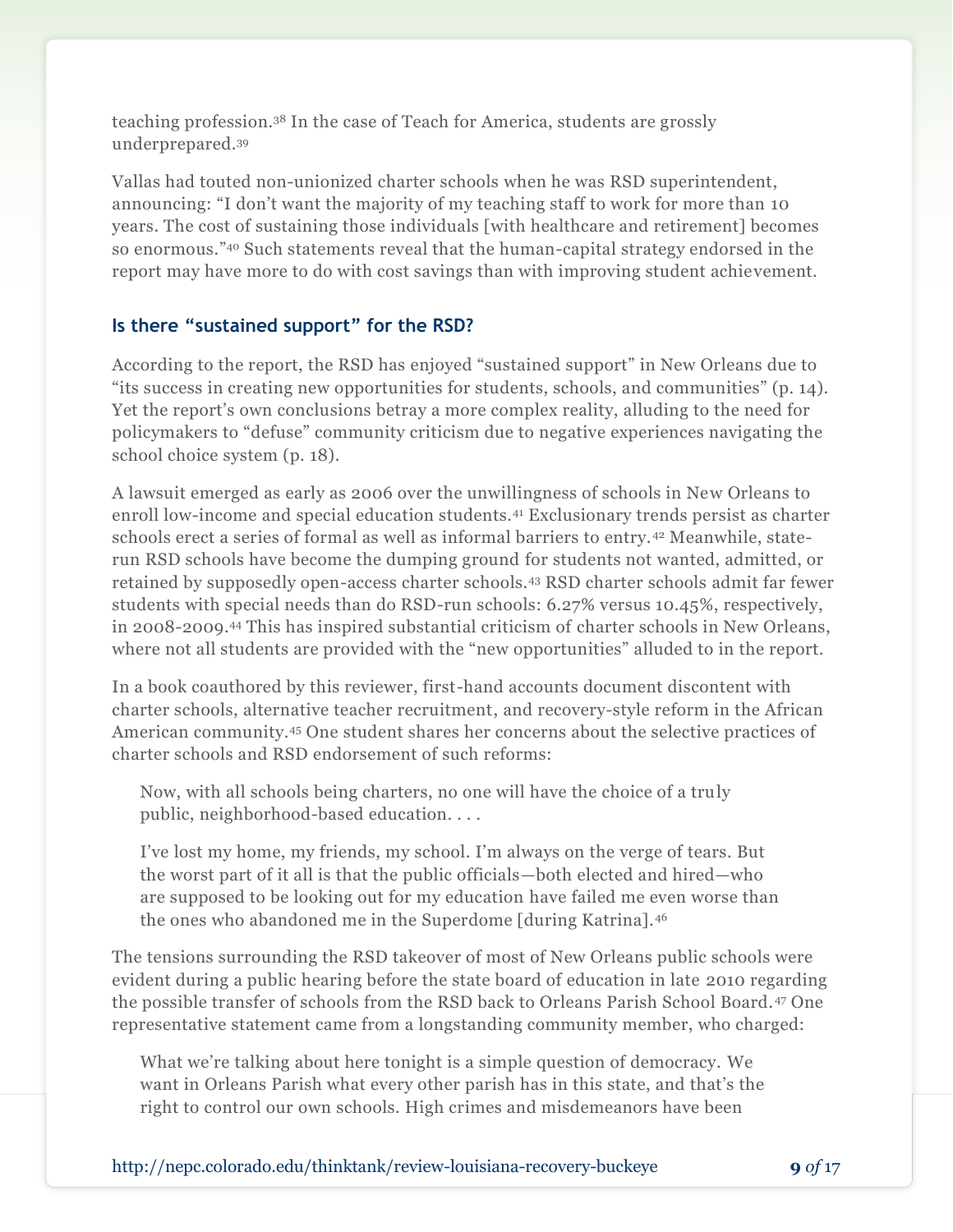carried out against the people of New Orleans . . . by the RSD and the people who run these charter operations. We don't believe that these schools have served the best interests of the majority of our African American students.<sup>48</sup>

There is a palpable sense that education entrepreneurs in New Orleans, assisted by white lawmakers in Baton Rouge, have been the real beneficiaries of reform. Perhaps more than any other aspect of the Fordham report, the nearly complete silence regarding the viewpoints and experiences of community members who are "living through" these reforms is egregious. It is difficult not to ask what else may be missing from the report, which portrays these contested reforms as having widespread support.<sup>49</sup>

## **VII. Usefulness of the Report for Guidance of Policy and Practice**

Ohio is not the only state that aims to learn lessons from the RSD. As the report highlights, Michigan and Tennessee are experimenting with recovery-style districts modeled on New Orleans (p. 20). A proposal has also been offered to replace the elected school board in Indianapolis with an appointed one that would transform the district into a total choice system modeled after New Orleans.<sup>50</sup> Meanwhile Vallas, former RSD superintendent, has been spreading the New Orleans model to Haiti, Chile, and Venezuela. 51

Policymakers nationally and globally could use a valid report on the performance of the RSD reforms. Unfortunately, the current report, which is thin on data and thick on claims, does not meet the mark and should be read with great caution.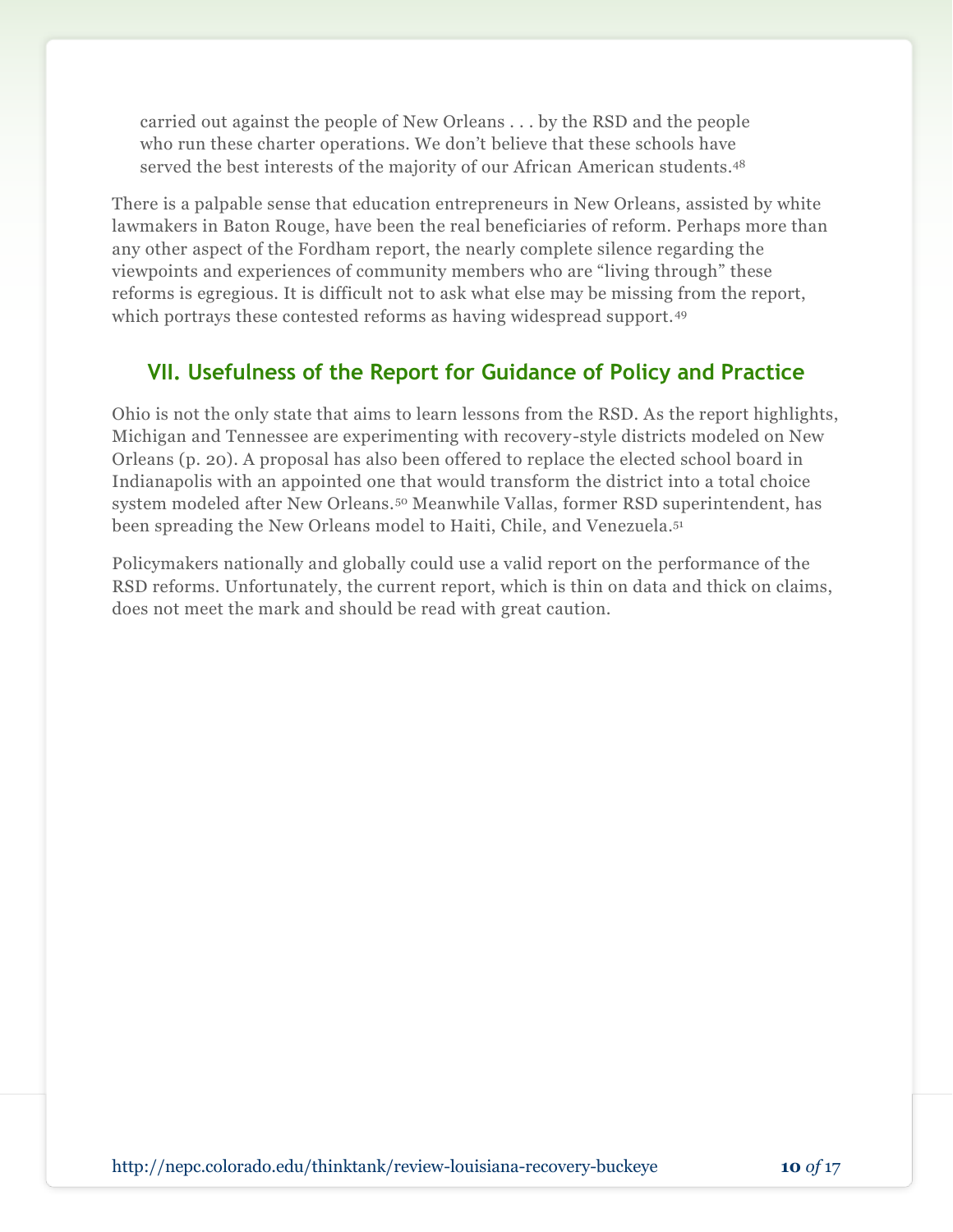#### **Notes and References**

1 Smith, N. (2012, January). The Louisiana Recovery School District: Lessons for the Buckeye State. Washington, DC: Thomas B. Fordham Institute. Retrieved March 13, 2012, from http://www.edexcellence.net/publications/the-louisiana-recovery-school-district.html.

2 For a similar report, see

Hill, P., Campbell, C., Menefee-Libery, D., Dusseault, B., DeArmond, M., & Gross, B. (2009, October). *Portfolio school districts for big cities: An interim report.* Seattle, Washington: Center on Reinventing Public Education.

For a critical response, see

Saltman, K.J. (2010, June). *Urban school decentralization and the growth of "portfolio districts."* East Lansing, MI: Great Lakes Center for Education Research and Practice.

3 For critical analyses of the restructuring that immediately followed Hurricane Katrina, see

Buras, K.L. (2005). Katrina's early landfall: Exclusionary politics behind the restoration of New Orleans *. Z Magazine*, *18*(12), 26-31.

Buras, K.L. (2007). Benign neglect? Drowning yellow buses, racism, and disinvestment in the city that Bush forgot. In K. Saltman (Ed.), *Schooling and the politics of disaster* (pp. 103-122). New York: Routledge.

Buras, K.L. (2011). Race, charter schools, and conscious capitalism: On the spatial politics of whiteness as property (and the unconscionable assault on black New Orleans). *Harvard Educational Review*, *81*(2), 296-330.

Saltman, K.J. (2007). *Capitalizing on disaster: Taking and breaking public schools*. Boulder, CO: Paradigm Publishers.

4 Cowen Institute for Public Education Initiatives (2010). *The state of public education in New Orleans*. New Orleans: Author.

5 New Schools for New Orleans. (2008). Lead. New Orleans, LA: Author. Retrieved April 15, 2010, from http://newschoolsforneworleans.org/

New Schools for New Orleans. (2008). Serve. New Orleans, LA: Author. Retrieved April 15, 2010, from http://newschoolsforneworleans.org/

New Schools for New Orleans. (2008). Start. New Orleans, LA: Author. Retrieved April 15, 2010, from http://newschoolsforneworleans.org/

6 New Schools for New Orleans. (2010). Our impact. New Orleans, LA: Author. Retrieved April 22, 2010, from http://newschoolsforneworleans.org/

For a critical analysis of the dismissal of veteran New Orleans teachers and the corresponding program of alternative teacher recruitment, see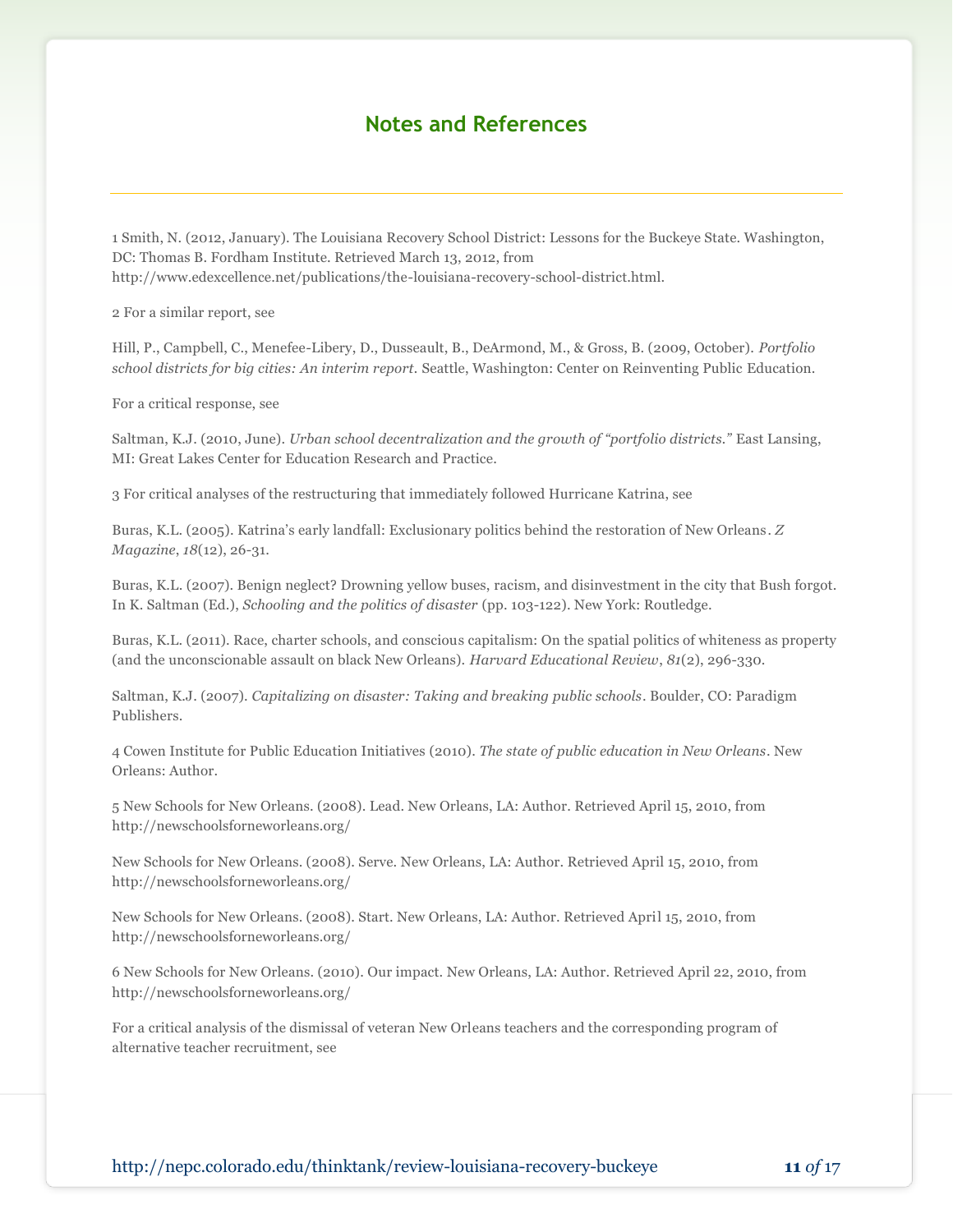United Teachers of New Orleans, Louisiana Federation of Teachers, & American Federation of Teachers. (2007, June). No experience necessary: How the New Orleans school takeover experiment devalues experienced teachers. New Orleans, LA: Author.

7 For example, on New Orleans, see

Buras, K.L. (2012). "It's all about the dollars": Charter schools, educational policy, and the racial market in New Orleans. In W.H. Watkins (Ed.), *The assault on public education: Confronting the politics of corporate school reform* (pp. 160-188). New York: Teachers College Press.

United Teachers of New Orleans, Louisiana Federation of Teachers, & American Federation of Teachers (2007, October). *Reading, writing, and reality check: An early assessment of student achievement in post-Katrina New Orleans.* New Orleans, LA: Authors.

Louisiana Legislative Auditor (2011, September 14). Louisiana Department of Education Recovery School District: Performance Audit. Retrieved March 13, 2012, from http://app1.lla.state.la.us/PublicReports.nsf/D3DA90B0E65CE0028625790A005C2504/\$FILE/00021FC7.pdf.

On charter school performance and school choice more generally, see

Wells, A.S. (Ed.). (2002). *Where charter school policy fails: The problems of accountability and equity*. New York: Teachers College Press.

Scott, J.T. (Ed.). (2005). *School choice and diversity: What the evidence says*. New York: Teachers College Press.

Fabricant, M. & Fine, M. (2012). *Charter schools and the corporate makeover of public education: What's at stake?* New York: Teachers College Press.

André-Bechely, L. (2005). *Could it be otherwise? Parents and the inequities of public school choice*. New York: Routledge. On the problems of standardized testing, see

Au, W. (2009). *Unequal by design: High-stakes testing and the standardization of inequality*. New York: Routledge.

8 Louisiana Legislative Auditor (2011, September 14). Louisiana Department of Education Recovery School District: Performance Audit. Retrieved March 13, 2012, from http://app1.lla.state.la.us/PublicReports.nsf/D3DA90B0E65CE0028625790A005C2504/\$FILE/00021FC7.pdf

9 Cowen Institute. (2011). The state of public education in New Orleans. New Orleans, LA: Author.

10 Bring New Orleans Back Commission. (2006, January 17). Rebuilding and transforming: A plan for world-class public education in New Orleans. New Orleans: Author.

11 New Schools for New Orleans (n.d.). *A Brief Overview of Public Education in New Orleans, 1995-2009*. Retrieved March 19, 2012, from http://www.newschoolsforneworleans.org/downloads/nsno\_%20EducFactSheet.7.09.pdf.

12 Baker, L. (1996). *The Second Battle of New Orleans: The Hundred-Year Struggle to Integrate the Schools*. New York: HarperCollins Publishers.

DeVore, D.E., & Logsdon, J. (1991). *Crescent City schools: Public education in New Orleans, 1841-1991*. Lafayette, LA: Center for Louisiana Studies at the University of Southwestern Louisiana.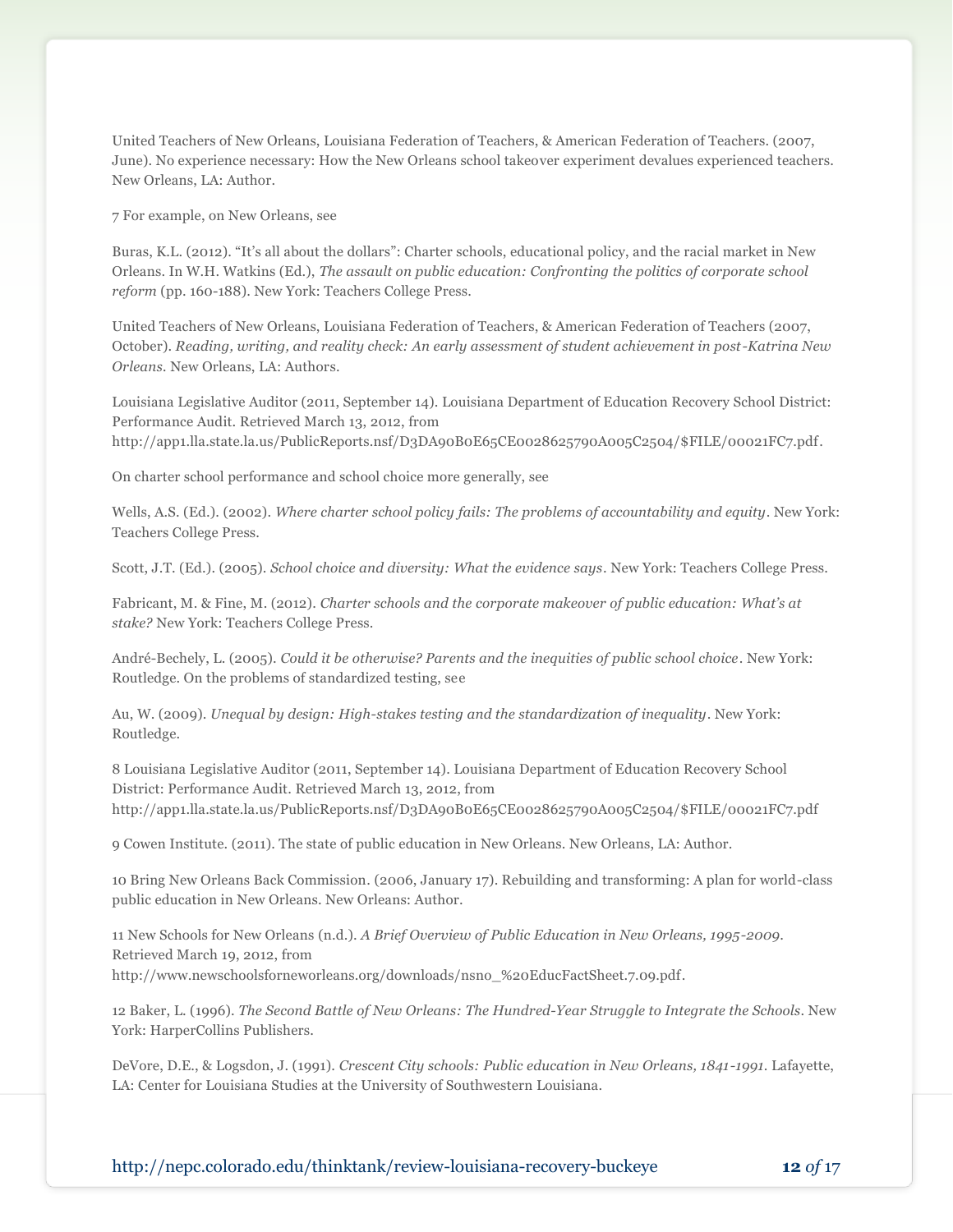13 Jacobs, L. (2011, Nov. 1). Student enrollment continues to rise; almost 80% at charters. *EducateNow!* Blog. Retrieved March 19, 2011, from http://educatenow.net/2011/11/01/student-enrollment-continues-to-rise-almost-80-at-charters/

14 Newmark, K.G. & Rugy, V. (2006, Fall). Hope after Katrina: Will New Orleans become the new city of choice? *Education Next, 6* (4). Retrieved March 13, 2012, from http://educationnext.org/hope-after-katrina/

Horne, J. (2011, Spring). New Schools in New Orleans. *Education Next, 11* (2). Retrieved March 13, 2012, from http://educationnext.org/new-schools-in-new-orleans/

Hassel, B.C., Svahn, C.P., Palmer, L.B., & Terrell, M.G. (2006, October). *Turning the Corner to Quality*, 9. Washington, DC: Thomas B. Fordham Institute, National Alliance for Public Charter schools, and National Association of Charter School Authorizers. Retrieved March 19, 2012, from http://www.edexcellence.net/publications/turningthecorner.html.

15 Wikipedia: "United Teachers of New Orleans." http://en.wikipedia.org/wiki/United\_Teachers\_of\_New\_Orleans

16 On New Orleans, for example, see

Buras, K.L. (2012). "It's all about the dollars": Charter schools, educational policy, and the racial market in New Orleans. In W.H. Watkins (Ed.), *The assault on public education: Confronting the politics of corporate school reform* (pp. 160-188). New York: Teachers College Press.

Buras, K.L. (2011). Race, charter schools, and conscious capitalism: On the spatial politics of whiteness as property (and the unconscionable assault on black New Orleans). *Harvard Educational Review*, *81*(2), 296-330.

Buras, K.L. (2009). "We have to tell our story": Neo-Griots, racial resistance, and schooling in the other South. *Race Ethnicity and Education*, *12*(4), 427-453.

Buras, K.L., Randels, J., Salaam, K.Y., & Students at the Center (2010*). Pedagogy, policy, and the privatized city: Stories of dispossession and defiance from New Orleans*. New York: Teachers College Press.

On charter school performance and school choice more generally, see

Wells, A.S. (Ed.). (2002). *Where charter school policy fails: The problems of accountability and equity*. New York: Teachers College Press.

Scott, J.T. (Ed.). (2005). *School choice and diversity: What the evidence says*. New York: Teachers College Press.

Fabricant, M. & Fine, M. (2012). *Charter schools and the corporate makeover of public education: What's at stake?* New York: Teachers College Press.

André-Bechely, L. (2005). *Could it be otherwise? Parents and the inequities of public school choice*. New York: Routledge.

On the problems of standardized testing, see

Au, W. (2009). *Unequal by design: High-stakes testing and the standardization of inequality*. New York: Routledge. On concerns over Teach for America and alternative teacher recruitment, see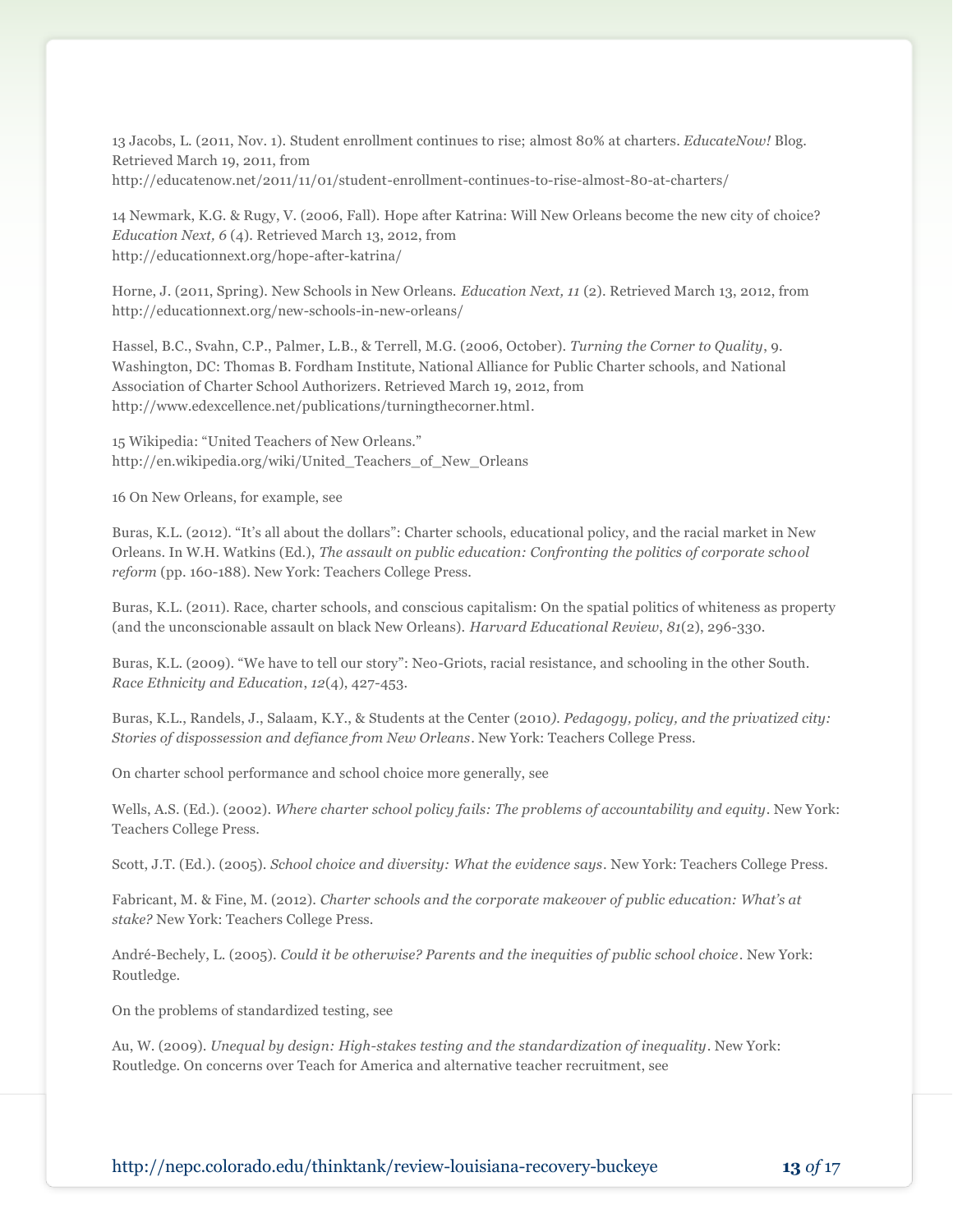Veltri, B.T. (2010). *Learning on other people's children: Becoming a Teach for America teacher*. Charlotte: Information Age Publishing.

Heilig, J.V., & Jez, S.J. (2010). Teach for America: A review of the evidence. Boulder and Tempe: Education and the Public Interest Center and Education Policy Research Unit. Retrieved March 13, 2012, from http://nepc.colorado.edu/publication/teach-for-america.

17 For example, see

Carr, S. (2009, November 8). School choice is a real test for parents in New Orleans. *Times-Picayune*. Retrieved March 13, 2012, from http://www.nola.com/education/index.ssf/2009/11/post\_42.html.

Carr, S. (2009, November 10). Grandmother struggles to navigate system. *Times-Picayune*. Retrieved March 13, 2012, from

http://www.nola.com/education/index.ssf/2009/11/post\_44.html.

Carr, S. (2009, November 12). High school search frustrates ambitious student. *Times-Picayune*. Retrieved March 13, 2012, from

http://www.nola.com/education/index.ssf/2009/11/school\_choice\_series\_high\_scho.html.

18 DeVore, D.E., & Logsdon, J. (1991). *Crescent city schools: Public education in New Orleans, 1841-1991*. New Orleans, LA: Center for Louisiana Studies.

Buras, K.L. (2007). Benign neglect? Drowning yellow buses, racism, and disinvestment in the city that Bush forgot. In K. Saltman (Ed.), *Schooling and the politics of disaster* (pp. 103-122). New York: Routledge.

State disinvestment was not limited to black public schools. There is a history of white political leaders neglecting public infrastructure more generally in New Orleans' downtown neighborhoods, where working-class African Americans were forced to settle; inadequate appropriations for levees downtown are a prime example. See

Landphair, J. (2007). "The forgotten people of New Orleans": Community, vulnerability, and the Lower Ninth Ward. *Journal of American History*, *94*(3), 837-845.

Lewis, P.F. (2003). *New Orleans: The making of an urban landscape*. Santa Fe, NM: The Center for American Places.

19 DeVore, D.E., & Logsdon, J. (1991). *Crescent city schools: Public education in New Orleans, 1841-1991*. New Orleans, LA: Center for Louisiana Studies.

20 DeVore, D.E., & Logsdon, J. (1991). *Crescent city schools: Public education in New Orleans, 1841-1991*. New Orleans, LA: Center for Louisiana Studies.

21 DeVore, D.E., & Logsdon, J. (1991). *Crescent city schools: Public education in New Orleans, 1841-1991*. New Orleans, LA: Center for Louisiana Studies.

Lewis, P.F. (2003). *New Orleans: The making of an urban landscape*. Santa Fe, NM: The Center for American Places.

22 DeVore, D.E., & Logsdon, J. (1991). *Crescent city schools: Public education in New Orleans, 1841-1991*. New Orleans, LA: Center for Louisiana Studies.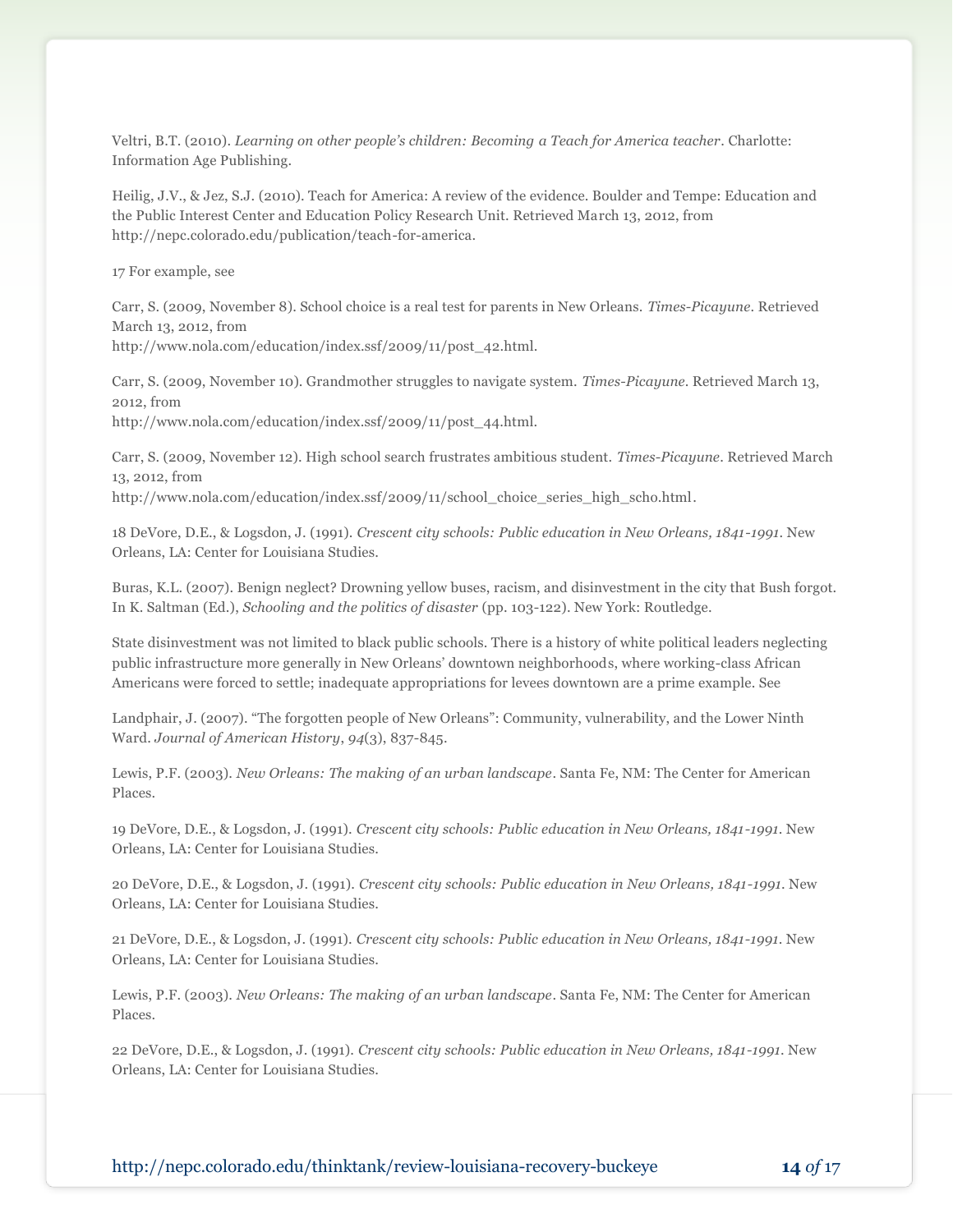United Teachers of New Orleans, Louisiana Federation of Teachers, & American Federation of Teachers. (2006, November). "National model" or flawed approach? The post-Katrina New Orleans Public Schools. New Orleans: Author.

23 Buras, K.L. (2007). Benign neglect? Drowning yellow buses, racism, and disinvestment in the city that Bush forgot. In K. Saltman (Ed.), *Schooling and the politics of disaster* (103-122). New York: Routledge.

Saltman, K.J. (Ed.). (2007). *Schooling and the politics of disaster*. New York: Routledge.

24 DeCuir, E.L. (2012). *The Louisiana Educational Assessment Program (LEAP): A historical analysis of Louisiana's high stakes testing policy*. Unpublished doctoral dissertation, Georgia State University.

25 DeCuir, E.L. (2012). *The Louisiana Educational Assessment Program (LEAP): A historical analysis of Louisiana's high stakes testing policy*. Unpublished doctoral dissertation, Georgia State University.

26 United Teachers of New Orleans, Louisiana Federation of Teachers, & American Federation of Teachers. (2006, November). "National model" or flawed approach?: The post-Katrina New Orleans Public Schools. New Orleans, LA: Author.

27 Pastorek, P. G., & Vallas, P. (2010, September 14). Conditioning for success: A process to transfer schools placed in the Recovery School District. Baton Rouge, LA: Louisiana Department of Education.

Buras, K.L. (2012). "It's all about the dollars": Charter schools, educational policy, and the racial market in New Orleans. In W.H. Watkins (Ed.), *The assault on public education: Confronting the politics of corporate school reform* (pp. 160-188). New York: Teachers College Press.

28 Louisiana Legislative Auditor (2011, September 14). Louisiana Department of Education Recovery School District: Performance Audit. Retrieved March 13, 2012, from http://app1.lla.state.la.us/PublicReports.nsf/D3DA90B0E65CE0028625790A005C2504/\$FILE/00021FC7.pdf.

See Appendix E footnote, page E2, for SPS cut-offs by year.

29 This is evident upon reviewing the performance data provided in Pastorek and Vallas's own plan for transferring schools back to OPSB: see attachment A in

Pastorek, P.G. & Vallas, P. (2010, September 14). *Conditioning for success: A process to transfer schools placed in the Recovery School District.* Baton Rouge, LA: Louisiana Department of Education.

30 The quotation may be found on page 3 in

Louisiana Legislative Auditor (2011, September 14). *Louisiana Department of Education Recovery School District: Performance Audit*. Baton Rouge: Author. Retrieved March 13, 2012, from http://app1.lla.state.la.us/PublicReports.nsf/D3DA90B0E65CE0028625790A005C2504/\$FILE/00021FC7.pdf.

31 Carr, S. (2010, January 13). Langston Hughes Academy books were "left in shambles," board chairman says. *Times-Picayune*. Retrieved March 13, 2012, from http://www.nola.com/education/index.ssf/2010/01/langston\_hughes\_academy\_books.html.

*Times-Picayune* (2010, February 27). Editorial: Lesson of Langston Hughes. *Times-Picayune*. Retrieved March 13, 2012, from

http://www.nola.com/opinions/index.ssf/2010/02/the\_lessons\_in\_the\_case\_of\_the.html.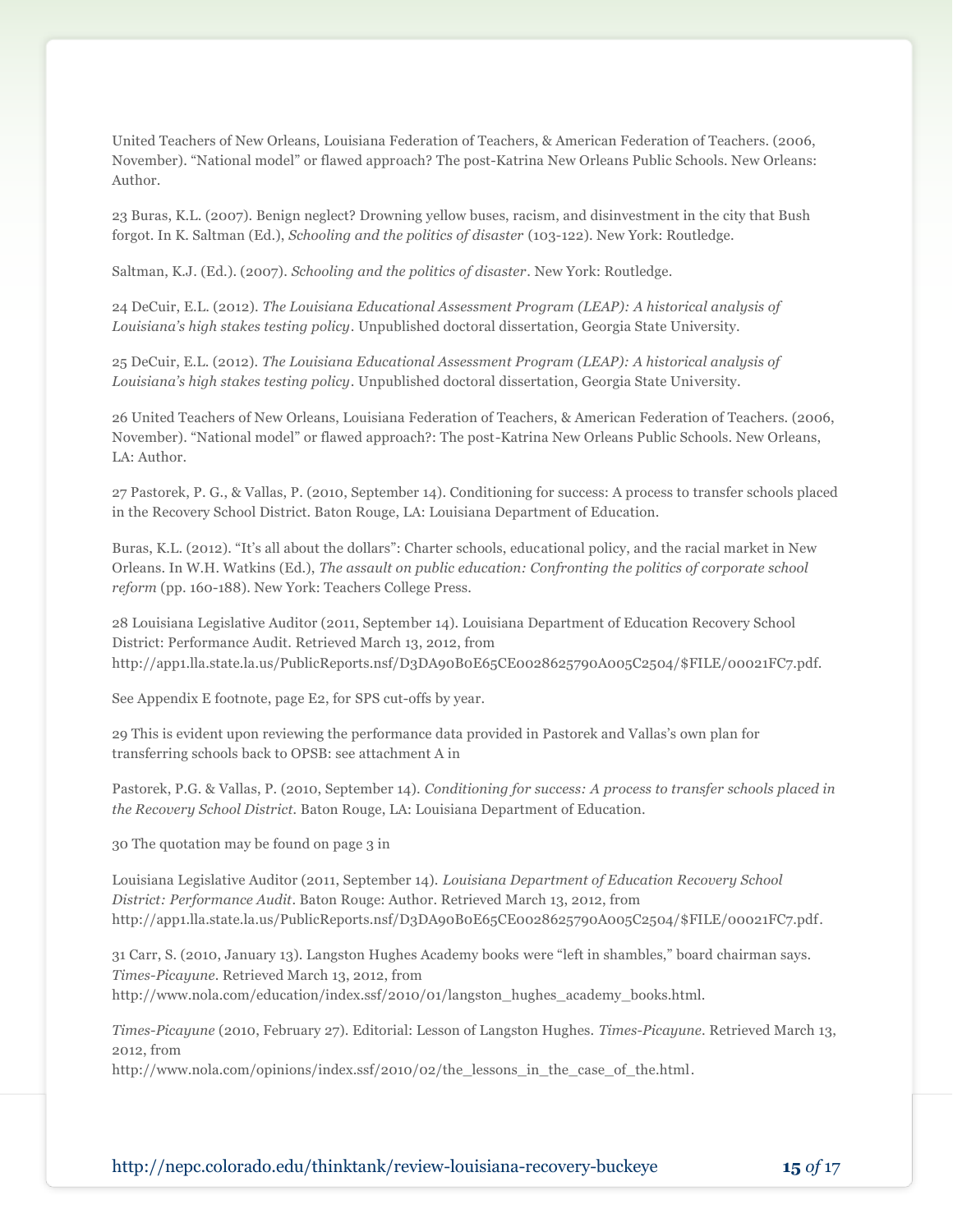32 Carr, S. (2009, November 24). Langston Hughes Academy's former financial manager booked on theft counts. *Times-Picayune*. Retrieved March 13, 2012, from http://www.nola.com/education/index.ssf/2009/11/langston\_hughes\_academys\_forme.html.

33 Burch, P. (2010). After the fall: Educational contracting in the USA and the global financial crisis. *Journal of Education Policy*, *25*(6), 757-766.

34 Southern Education Foundation (2009, November). New Orleans schools four year after Katrina: A lingering federal responsibility. Atlanta, GA: Author. The quote is taken from page 16.

35 Robelen, E.W. (2007, November 12). New teachers are New Orleans norm. *Education Week, 27*(12), 26-28.

United Teachers of New Orleans, Louisiana Federation of Teachers, & American Federation of Teachers. (2007, June). *No experience necessary: How the New Orleans school takeover experiment devalues experienced teachers*. New Orleans, LA: Author.

Goodman, A. (2006, June 20). All New Orleans Public Schools teachers fired, Millions in federal aid channeled to private charter schools. *Democracy Now*. Retrieved March 13, 2012, from http://www.democracynow.org/2006/6/20/all\_new\_orleans\_public\_school\_teachers.

36 United Teachers of New Orleans (2010, March). *The New Orleans model: All our students deserve more* [issue brief]. New Orleans, LA: Author.

37 Cowen Institute (2009, October). *Is education reform in New Orleans working? A few facts swimming in a sea of unknowns* [PowerPoint presentation]. New Orleans, LA: Author.

For similar findings, see

Nelson, F.H. (2010, September). *Teacher quality and distribution in post-Katrina New Orleans*. Washington, DC: American Federation of Teachers.

38 National Academy of Education. (2008). *Teacher quality* [Education policy white paper]. Washington, DC: Author.

39 Veltri, B.T. (2010). *Learning on other people's children: Becoming a Teach for America teacher*. Charlotte: Information Age Publishing.

See also

Heilig, J.V. & Jez, S.J. (2010). *Teach for America: A review of the evidence* [policy brief]. Boulder and Tempe: Education and the Public Interest Center and Education Policy Research Unit. Retrieved March 13, 2012, from http://nepc.colorado.edu/publication/teach-for-america

40 See para. 21 in Conway, Z. (2010, April 8). Education "revolution" in New Orleans. *BBC News*. Retrieved March 13, 2012, from

http://news.bbc.co.uk/go/pr/fr/-/2/hi/americas/8608960.stm.

41 Ritea, S. (2006, January 31). Lawsuit precedes news of school openings. *Times Picayune*. Retrieved October 9, 2006, from http://www.nola.com.

Southern Poverty Law Center. (2010, July 28*). Children with disabilities face discrimination in New Orleans schools*. Retrieved March 13, 2012, from

http://nepc.colorado.edu/thinktank/review-louisiana-recovery-buckeye **16** *of* 17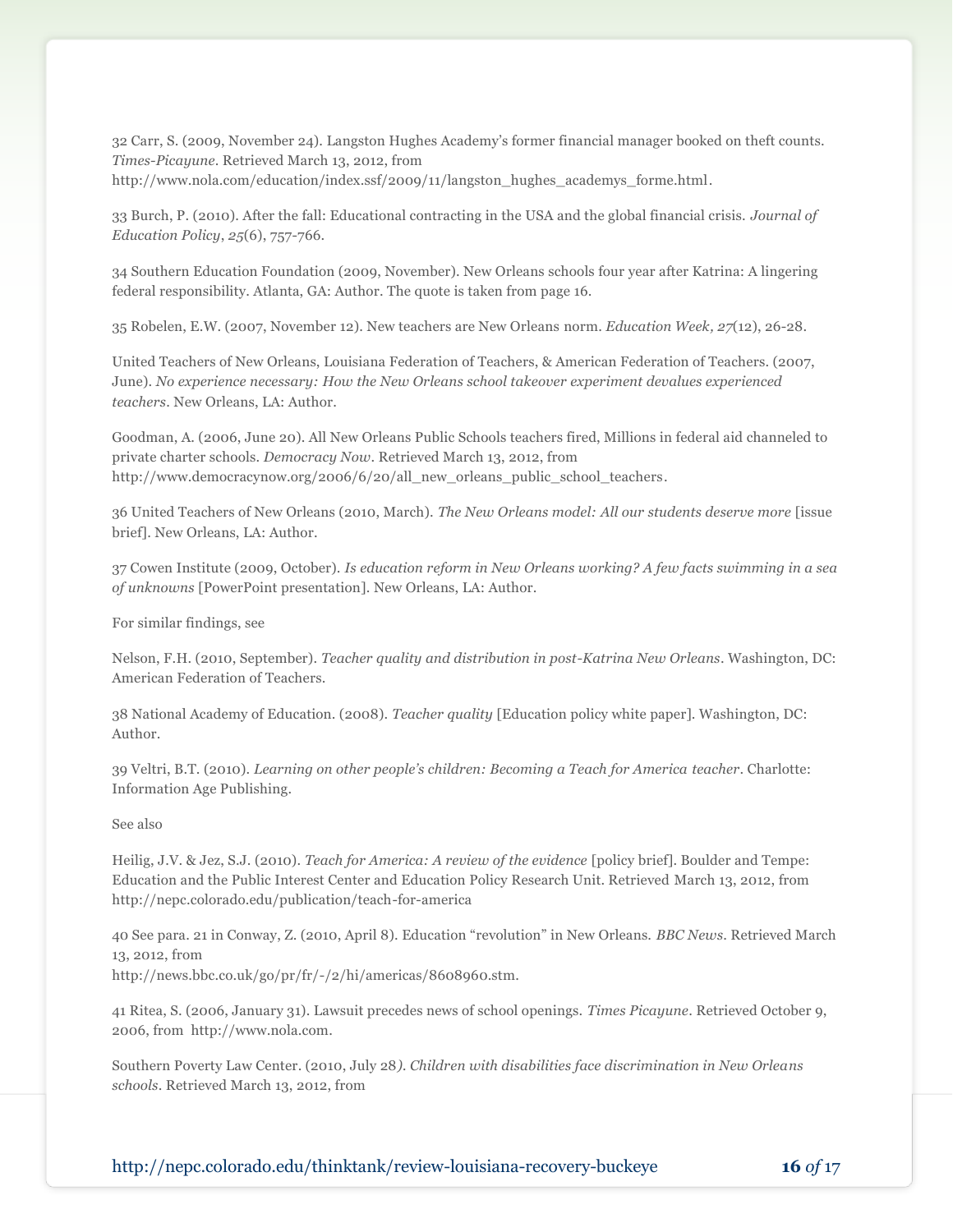http://www.splcenter.org/get-informed/news/splc-complaint-children-with-disabilities-face-discrimination-innew-orleans-schoo.

42 Buras, K.L. (forthcoming). *Charter schools, race, and urban space: Where the market meets grassroots resistance*. New York: Routledge.

43 United Teachers of New Orleans, Louisiana Federation of Teachers, & American Federation of Teachers (2006, November). *"National model" or flawed approach? The post-Katrina New Orleans Public Schools*. New Orleans: Authors.

44 See page 35 in Cowen Institute (2009, October). Is education reform in New Orleans working? A few facts swimming in a sea of unknowns [PowerPoint]. New Orleans, LA: Author.

#### Also see

Ferguson, B. & Harper Royal, K. (2010, April). Fewer special education students in charter schools. New Orleans, LA: Research on Reforms.

45 Buras, K.L., Randels, J., Salaam, K.Y., & Students at the Center. (2010*). Pedagogy, policy, and the privatized city: Stories of dispossession and defiance from New Orleans*. New York: Teachers College Press.

46 Hernandez, M. (2010). Worse than those six days. In K.L. Buras, J. Randels, K.Y. Salaam, & Students at the Center., *Pedagogy, policy, and the privatized city: Stories of dispossession and defiance from New Orleans* (pp. 85-86). New York: Teachers College Press.

47 Pastorek, P. G. & Vallas, P. (2010, September 14). *Conditioning for success: A process to transfer schools placed in the Recovery School District.* Baton Rouge, LA: Louisiana Department of Education.

Buras, K.L. (2012). "It's all about the dollars": Charter schools, educational policy, and the racial market in New Orleans. In W.H. Watkins (Ed.), *The assault on public education: Confronting the politics of corporate school reform* (160-188). New York: Teachers College Press.

48 Buras, K.L. (2012). "It's all about the dollars": Charter schools, educational policy, and the racial market in New Orleans. In W.H. Watkins (Ed.), *The assault on public education: Confronting the politics of corporate school reform* (160-188). New York: Teachers College Press.

The quotation may be found on page 171 and is based on the researcher's first-hand observation of the public hearing, field notes, and content analysis of a transcript of the public hearing. Additional details on community concerns may be found in the chapter, which is based on analysis of the public hearing.

49 For another perspective on the politics that propelled education entrepreneurs and policymakers at the local, state, and national levels to make New Orleans the model for urban educational reform, see

Buras, K.L. (2011). Race, charter schools, and conscious capitalism: On the spatial politics of whiteness as property (and the unconscionable assault on black New Orleans). *Harvard Educational Review*, *81*(2), 296-330.

50 Mind Trust (2011, December). Creating opportunity schools: A bold plan to transform Indianapolis Public Schools. Retrieved March 13, 2012, from http://themindtrust.org/OpportunitySchools/MindTrust-Dec15.pdf

51 Chang, C. (2011, February 21). Recovery School District's Paul Vallas to help overhaul schools in Chile. *Times-Picayune*. Retrieved March 13, 2012, from http://www.nola.com/education/index.ssf/2011/02/recovery\_school\_district\_super\_1.html.

http://nepc.colorado.edu/thinktank/review-louisiana-recovery-buckeye **17** *of* 17